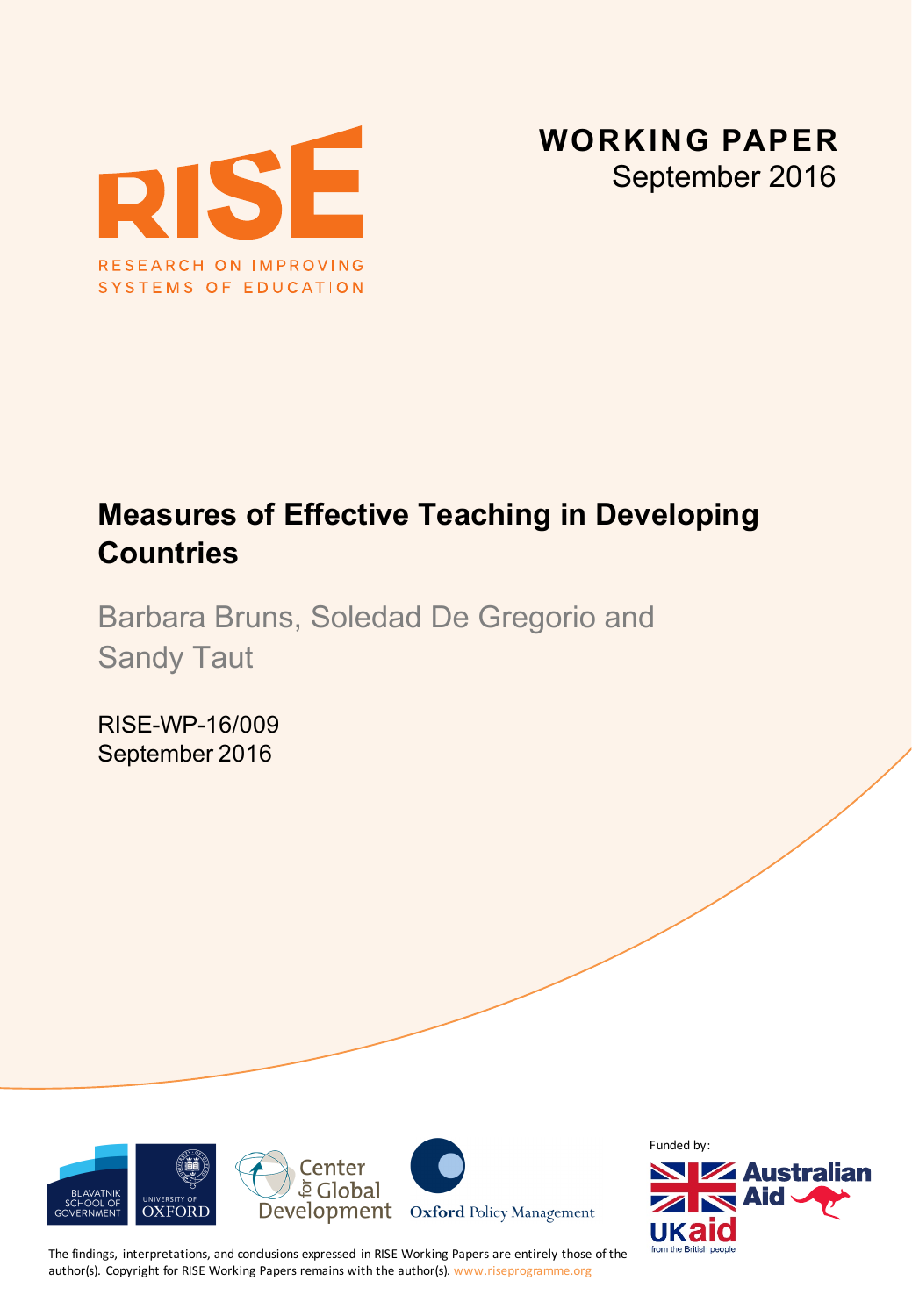# MEASURES OF EFFECTIVE TEACHING IN DEVELOPING COUNTRIES

By Barbara Bruns, Soledad De Gregorio and Sandy Taut<sup>1</sup>

#### ABSTRACT

There is growing interest in observing teachers' classroom practice, for formative feedback to teachers, teacher performance evaluation and incentives, program impact evaluation, and research on the determinants of student learning. For observations to generate meaningful data, they must be carried out using valid instruments, standardized protocols, and trained observers. A number of different observation instruments have been used in the US, but only two have gained any traction to date in developing countries – the Classroom Assessment Scoring System, CLASS, and the Stallings classroom observation instrument. Although both have been validated in developing countries in connection with student learning outcomes, they have never been used in the same setting.

This paper exploits an ongoing research program that used the CLASS instrument to assess  $7<sup>th</sup>$  grade mathematics classrooms in Chile. In this research we re-code the same teacher videos using the Stallings instrument. We generate the first global evidence on the comparability and validity of the dimensions of teacher practice they measure. Because CLASS is significantly more expensive and complex to use – its training materials are proprietary and observers require a high degree of skill – there is a policy and research interest in analyzing the degree to which the simpler, open-source, Stallings instrument produces similar results.

We ranked the Chilean teachers on their scores in each of the CLASS instrument's three domains (classroom organization; emotional support and instructional support) and analyzed the resulting quartile distributions' correlations with key Stallings measures of teacher performance. We found that teachers' scores on the Classroom organization domain of CLASS were modestly correlated with the most important Stallings measures, in all cases in the directions expected and with statistical significance. Teachers' CLASS scores on classroom organization were positively correlated with their use of time for instruction (r=0.340, p=0.015) and negatively correlated with time spent on classroom management (r=-0.321, p=0.022). Teachers in the bottom quartile of the distribution averaged only 80% of time on instruction, while those in the top quartile averaged 90%. Time on classroom management in the top quartile was a very low 9% of class time, while the lowest quartile spent 17%. All differences were statistically significant at the 5% or 1% level.

Teachers' scores on the CLASS classroom organization domain were also positively correlated with the Stallings measures of teachers' ability to keep students engaged. However, Stallings measures were not correlated with teachers' scores on the other two CLASS domains: instructional support and

<sup>-&</sup>lt;br>1 <sup>1</sup> Barbara Bruns is founder of Classroom Research Associates LLC and a Visiting Fellow at the Center for Global Development; Soledad De Gregorio is a doctoral student at the University of Southern California; Sandy Taut is Researcher at the Measurement Center MIDE UC, and Assistant Professor in the School of Psychology, Pontificia Universidad Católica de Chile.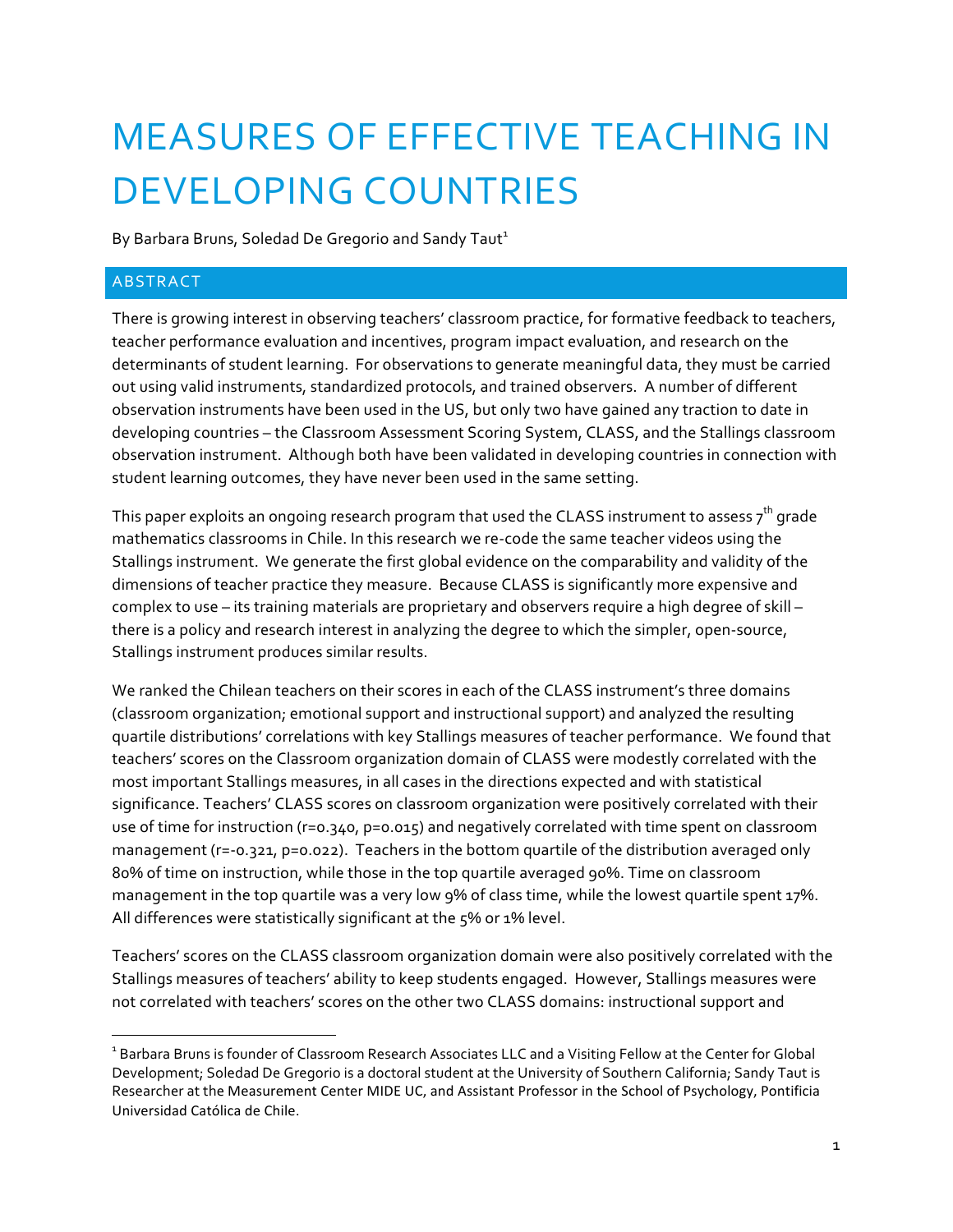emotional support. In fact, we found a statistically significant *negative* correlation between teachers' scores on the emotional support domain of CLASS and teachers' ability to keep students engaged academically, a result that merits further research.

Use of the CLASS and Stallings instruments in developing countries is in its infancy. Our study provides some early evidence that in their area of overlap, these two instruments produce consistent assessments of teachers' effectiveness in managing their classrooms and that these skills are important for student learning. This suggests that both instruments have potential to help teachers improve their practice and help school systems raise student learning. The main strength of the Stallings instrument is its suitability for larger-scale studies in representative samples of schools, to benchmark efficiencyrelated dimensions of education system performance or to evaluate the impact of new education programs or policy reforms on system efficiency. From the sample of teachers observed, Chile may be ready to tackle the more complex teaching skills because efficient classroom management is largely achieved. The observed teachers could benefit from CLASS-type feedback. But teachers in many other developing countries still struggle with time and behavior management. For them, Stallings can be very useful, perhaps more than CLASS at this stage, and at much lower cost.

#### MEASURES OF EFFECTIVE TEACHING IN DEVELOPING COUNTRIES

Across the world, there is growing interest in observing teachers' classroom practice, for teacher performance evaluation and incentives, program impact evaluation, formative feedback to teachers, and research on the determinants of student learning. For observations to generate meaningful data, they must be carried out using valid instruments, standardized protocols, and trained observers. A number of different observation instruments have been used in the US, but only two have gained any traction to date in developing countries – the Classroom Assessment Scoring System, CLASS, and the Stallings classroom observation instrument. Although both have been validated in developing countries in connection with student learning outcomes, and there is overlap in the dimensions of teacher practice that they measure, they use different rubrics and scales and have never been used in the same setting. Therefore, there is no global evidence on their consistency.

This paper exploits an ongoing research program using the CLASS instrument in Chile to re-code the same teacher videos using the Stallings instrument. It generates the first global evidence on the comparability and validity of the dimensions of teacher practice they measure. Because CLASS is significantly more expensive and complex to use – its training materials are proprietary and observers require a high degree of skill – there is a policy and research interest in analyzing the degree to which the simpler, open-source, Stallings instrument produces similar results.

This paper is divided into six sections. Section one provides background on the importance of measuring teacher effectiveness and a brief review of the developing country evidence using CLASS and Stallings observation instruments. Section two provides a brief description of the CLASS and Stallings instruments. (More details are found in an Annex). Section three describes the objectives and protocols used in Chile and the main findings from CLASS observations. Section four describes the research protocol used to apply the Stallings instrument to the Chilean videos and descriptive findings from the Stallings observations. Section five analyzes the consistency of measures produced by the two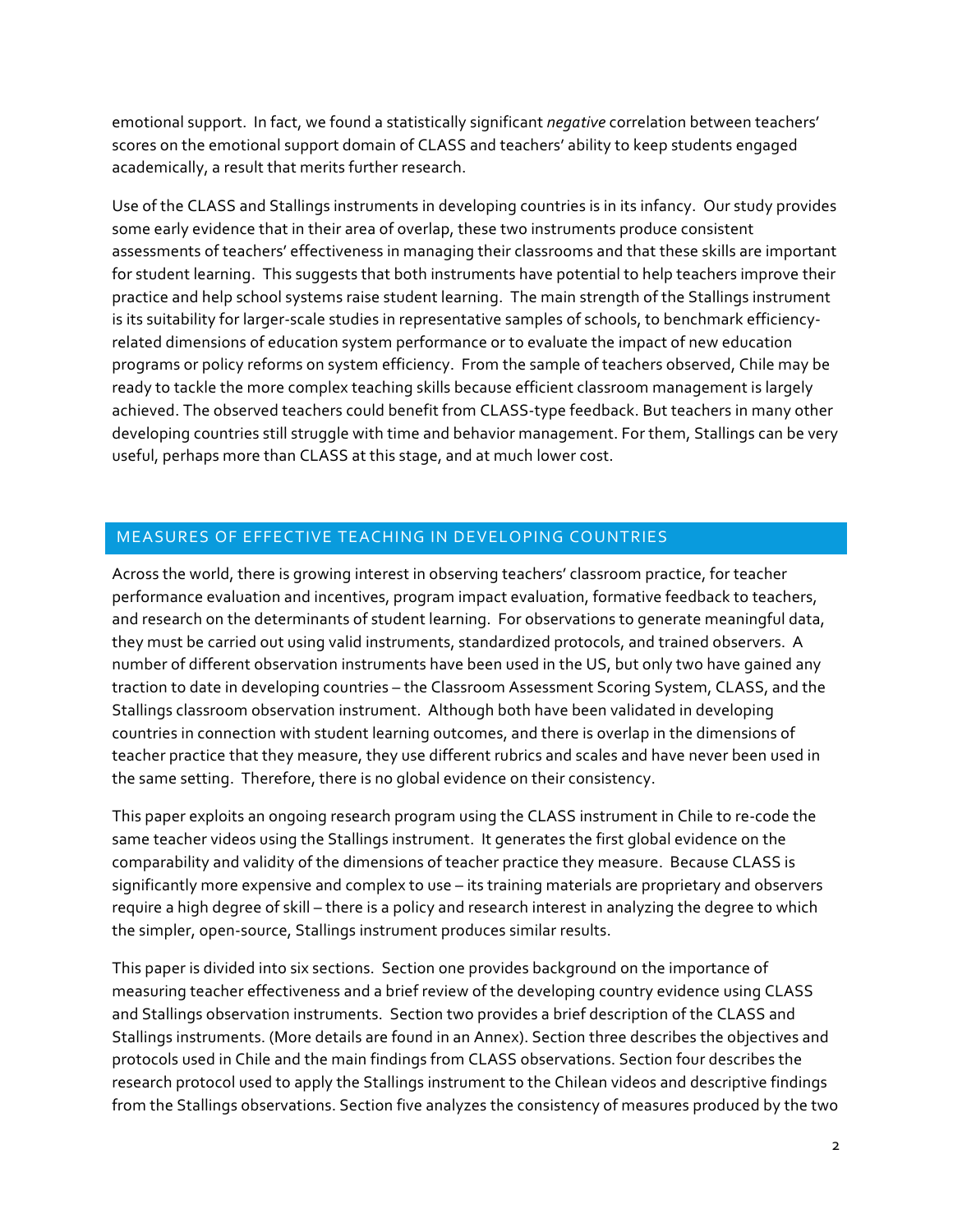instruments in the domain they both measure – classroom management – and the correlation of these with measures of teacher performance in other domains that are captured by the CLASS instrument but not the Stallings. It also examines the correlations between CLASS and Stallings measures of teachers' classroom performance and the learning outcomes of their students. Section six draws conclusions and recommendations for future research in this area.

# BACKGROUND: THE IMPORTANCE OF MEASURING TEACHERS' CLASSROOM EFFECTIVENESS

A central education policy question is how to improve teachers' classroom effectiveness. Research on teacher value-added in the United States (Jackson et al, 2014; Chetty et al, 2014; Hanushek and Rivkin, 2010; Rockoff, 2004) and in Latin America (Araujo et al, 2016; Bruns and Luque 2015) using observed classroom practice has consistently documented that teachers' practice and classroom-level results are highly variable, even among teachers within the same school teaching the same grade and subject.

In the US, Hanushek and Rivkin (2010) have documented that student learning gains produced by different classroom teachers in the same school and grade can range from 0.5 to 1.5 years of curriculum mastery. In six different countries in Latin America and the Caribbean, Bruns and Luque (2015) found consistently large variation in the share of total class time different teachers in the same school spend on instruction, irrespective of the average level of teacher performance in the school or even in the school system. While the median school in the Latin American countries studied spends 65 percent of class time teaching, the lowest-performing teachers in the median school average less than 50% of class time on instruction and the best-performing teachers spend over 80% of class time on instruction. This is a striking degree of classroom level heterogeneity given the fact that within a given school all teachers serve a roughly homogenous student population, deliver the same curriculum, and work under the same set of management and institutional conditions.

These and other studies have stimulated new research interest in observing teachers' classroom practice and unpacking what affects it. First, over the past five years there is evidence that the quality of teachers' classroom practice, as measured through classroom observations, is important for student learning and other key outcomes, such as students' socio-emotional skills. The influential, large-scale Measures of Effective Teaching study in the US found that classroom observations, using three different instruments, could predict differences in individual teachers' ability to produce classroomlevel learning gains (MET, Kane and Staiger 2012). Other US researchers have also found that children exposed to teachers with better scores on the CLASS instrument have higher learning gains, better selfregulation and fewer behavioral problems (Howes et al, 2008; Grossman et al, 2010).

The only research to date using CLASS in a developing country, by Araujo et al (2016) in Ecuador, has produced similar findings. By randomly assigning pre-school students to different teachers, Araujo and colleagues found that a one standard deviation increase in teachers' classroom quality, measured using the CLASS observation instrument, resulted in 0.11, 0.11 and 0.07 standard deviation higher student test scores in language, math and executive function.

Beyond these studies, which have directly linked teachers' classroom practice to classroom level outcomes, there is a larger body of research that has linked classroom-level outcomes to individual teachers, without observing teachers' classroom practice. This literature has established convincingly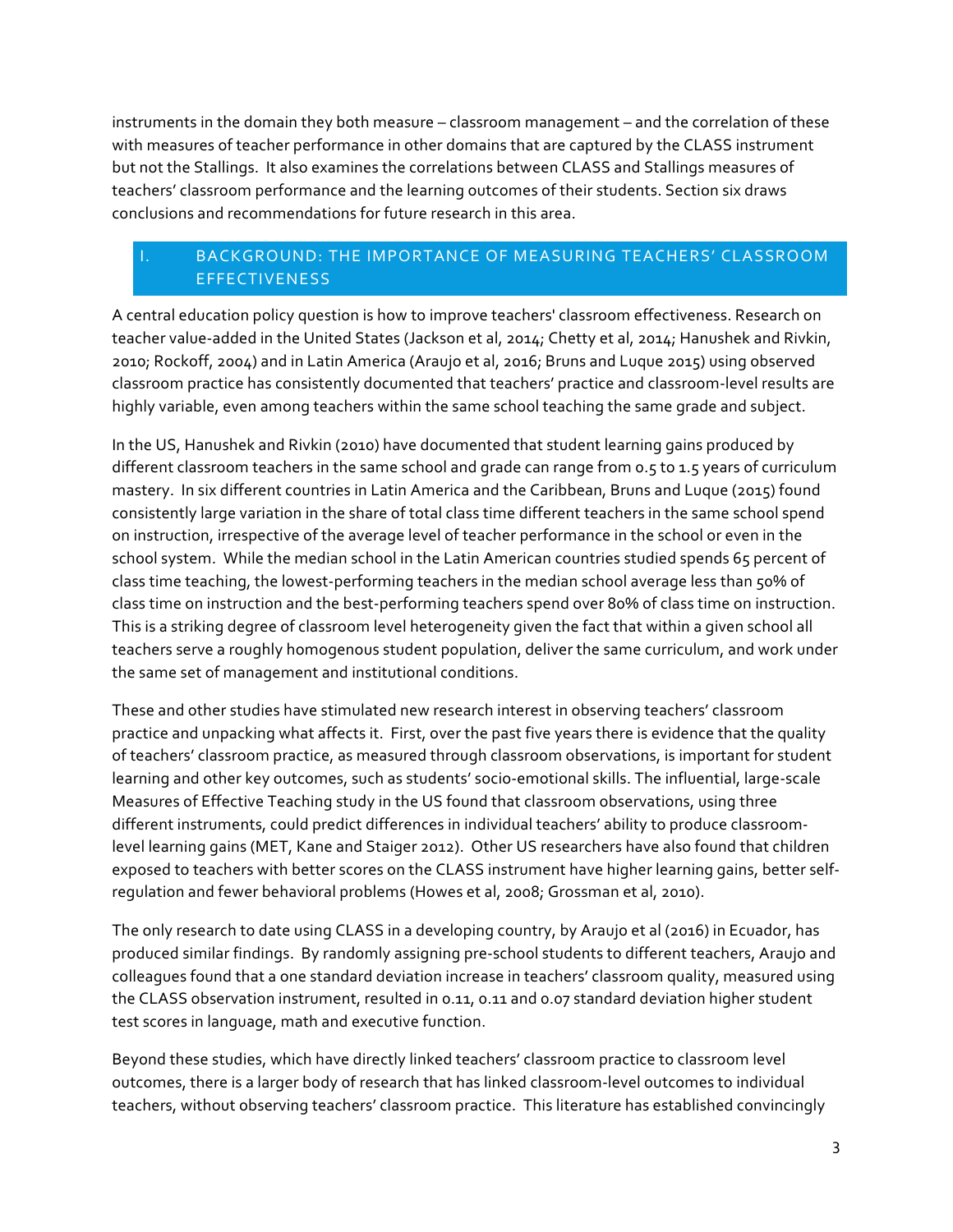that individual teachers have large impacts on their students and that impacts on students' socioemotional development and life outcomes may be even longer-lasting than impacts on learning (Chetty et al, 2014; Jackson et al, 2014; Jennings and DiPrete, 2010).

What factors cause some teachers to be so much more effective than others? There is substantial US research that "observable" teacher characteristics, such as age, education, qualifications, and contract status do not explain differences in individual teachers' ability to produce classroom level learning gains – except for a consistent finding that all teachers tend to be less effective during their first three-to-five years of teaching (Kane and Staiger, 2012).

Similarly, Araujo et al (2016) found that differences in teachers' classroom practice are not explained by teacher background and status. Except for "rookie" teachers with less than three years of service, the quality of teachers' classroom practice was not correlated with teachers' tenure status, salary, and age, or even with an unusually rich set of data the researchers were able to collect, such as teacher IQ, Big Five personality traits, and executive function.

In sum, the growing body of global evidence that teachers' individual effectiveness 1) differs widely, 2) has crucial importance for student outcomes, 3) is not predicted by teachers' formal qualifications but 4) *is* correlated with differences in teacher practice that are observable in the classroom, has stimulated both increased interest in classroom observations and increased research on classroom observation instruments and protocols.

# II. THE CLASSROOM ASSESSMENT SCORING SYSTEM (CLASS) AND STALLINGS **INSTRUMENTS**

**The Classroom Assessment Scoring System**, developed by Robert Pianta at the University of Virginia (Hamre et al. 2007) measures teacher behaviors in three broad domains: emotional support, classroom organization, and instructional support. Each domain is further divided into a number of dimensions, as shown in Figure 1, with 11 dimensions in all. A  $12<sup>th</sup>$  dimension measured in CLASS observations is "student engagement"; this variable evaluates teachers on a 1-7 scale on their ability to keep students actively involved in the learning activity the teacher is leading. The Chilean researchers did not use this variable in their analysis because coders did not achieve adequate inter-rater reliability. Coding this was difficult since the video cameras did not have all of the students in the class within the field of vision at all times.

| <b>Domain</b>        | <b>Dimension</b>                      | <b>Dimension Description</b>                                                                                                                                                                                                           |
|----------------------|---------------------------------------|----------------------------------------------------------------------------------------------------------------------------------------------------------------------------------------------------------------------------------------|
| Emotional<br>Support | Positive Climate                      | Reflects the emotional connection and relationships among teachers and<br>students, and the warmth, respect, and enjoyment communicated by verbal<br>and non-verbal interactions.                                                      |
|                      | <b>Teacher Sensitivity</b>            | Reflects the teacher's responsiveness to the academic and social/emotional<br>needs and developmental levels of individual students and the entire class, and<br>the way these factors impact students' classroom experiences.         |
|                      | Regard for Adolescent<br>Perspectives | Focuses on the extent to which the teacher is able to meet and capitalize on the<br>social and developmental needs and goals of adolescents by providing<br>opportunities for student autonomy and leadership; also considered are the |

Figure 1: Key Domains and Dimensions of CLASS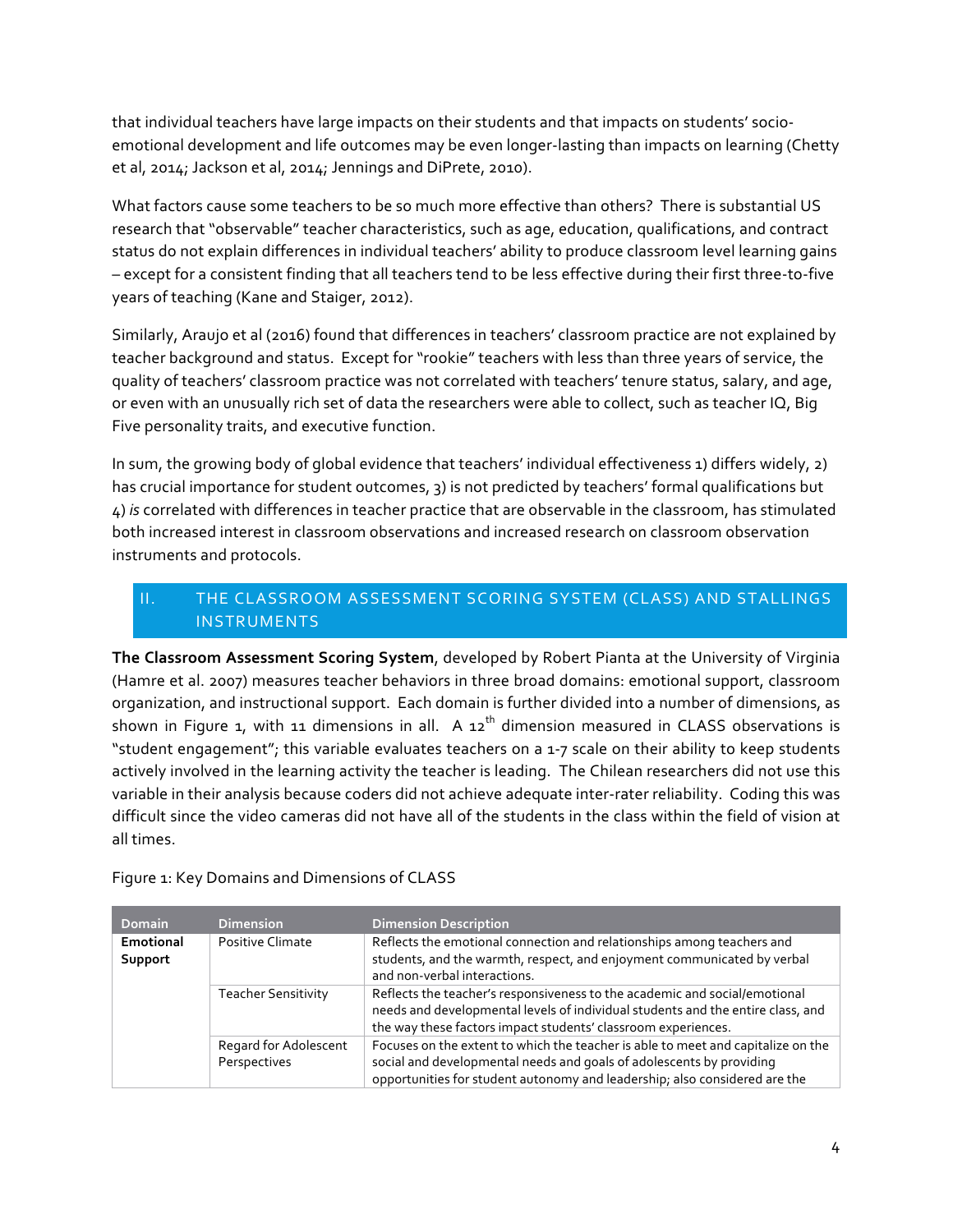|                           |                                   | extent to which student ideas and opinions are valued and content is made<br>useful and relevant to adolescents.                                                                                                                                                                                                                                       |
|---------------------------|-----------------------------------|--------------------------------------------------------------------------------------------------------------------------------------------------------------------------------------------------------------------------------------------------------------------------------------------------------------------------------------------------------|
| Classroom<br>Organization | Negative Climate                  | Reflects the overall level of negativity among teachers and students in the class;<br>the frequency, quality, and intensity of teacher and student negativity are<br>important to observe.                                                                                                                                                             |
|                           | <b>Behavior Management</b>        | Encompasses the teacher's use of effective methods to encourage desirable<br>behavior and prevent and redirect misbehavior.                                                                                                                                                                                                                            |
|                           | Productivity                      | Considers how well the teacher manages time and routines so that instructional<br>time is maximized; captures the degree to which instructional time is effectively<br>managed and down time is minimized for students; it is not a code about<br>student engagement or about the quality of instruction or activities.                                |
| Instructional<br>Support  | Instructional Learning<br>Formats | Focuses on the ways in which the teacher maximizes student engagement in<br>learning through clear presentation of material, active facilitation, and the<br>provision of interesting and engaging lessons and materials.                                                                                                                              |
|                           | Content Understanding             | Refers to both the depth of lesson content and the approaches used to help<br>students comprehend the framework, key ideas, and procedures in an<br>academic discipline; at a high level, refers to interactions among the teacher<br>and students that lead to an integrated understanding of facts, skills, concepts,<br>and principles.             |
|                           | Analysis & Problem<br>Solving     | Assesses the degree to which the teacher facilitates students' use of higher<br>level thinking skills, such as analysis, problem solving, reasoning, and creation<br>through the application of knowledge and skills; opportunities for<br>demonstrating metacognition, i.e., thinking about thinking, also included.                                  |
|                           | Quality of Feedback               | Assesses the degree to which feedback expands and extends learning and<br>understanding and encourages student participation; in secondary classrooms,<br>significant feedback may also be provided by peers; regardless of the source,<br>focus here should be on the nature of the feedback provided and the extent to<br>which it pushes" learning. |
|                           | <b>Instructional Dialogue</b>     | Assesses the degree to which teachers prompt and guide students to achieve a<br>deeper understanding of content.                                                                                                                                                                                                                                       |
| <b>Student Engagement</b> |                                   | Changes the focus from the teacher to the students. Captures the degree to<br>which all students in the class are focused and participating in the learning<br>activity presented or facilitated by the teacher.                                                                                                                                       |

Source: Pianta et al. 2013

CLASS observers typically select two 20-25 minute segments of the class to apply the instrument. During those periods, they follow rubrics that guide them to look for very specific behaviors in each dimension. Figure 2 provides an example of the specific guidance for one dimension, the behavior management dimension of the classroom organization domain.

For each behavior, the CLASS protocol gives coders concrete guidance on whether the score given should be "low" (scores of 1-2), "medium" (scores of 3-5), or "high" (scores of 6-7). Thus each teacher receives domain scores as well as an overall score on a scale of 1-7. In practice, Pianta's research and other applications have found that scores across the different dimensions are highly correlated with each other but that, generally, the dimensions can be grouped into three distinct factors: Emotional Support, Classroom Management, and Instructional Support (Pianta, Hamre & Mintz, 2012).

|  |  |  | Figure 2: CLASS scores for Behavior Management dimension |
|--|--|--|----------------------------------------------------------|
|  |  |  |                                                          |

| <b>Behavior Management</b>                                                                                                                   |  |  |  |  |  |
|----------------------------------------------------------------------------------------------------------------------------------------------|--|--|--|--|--|
| Encompasses the teacher's ability to provide clear behavioral expectations and use effective methods to prevent<br>and redirect misbehavior. |  |  |  |  |  |
|                                                                                                                                              |  |  |  |  |  |
| Mid (3,4,5)<br>High $(6,7)$<br>Low $(1,2)$                                                                                                   |  |  |  |  |  |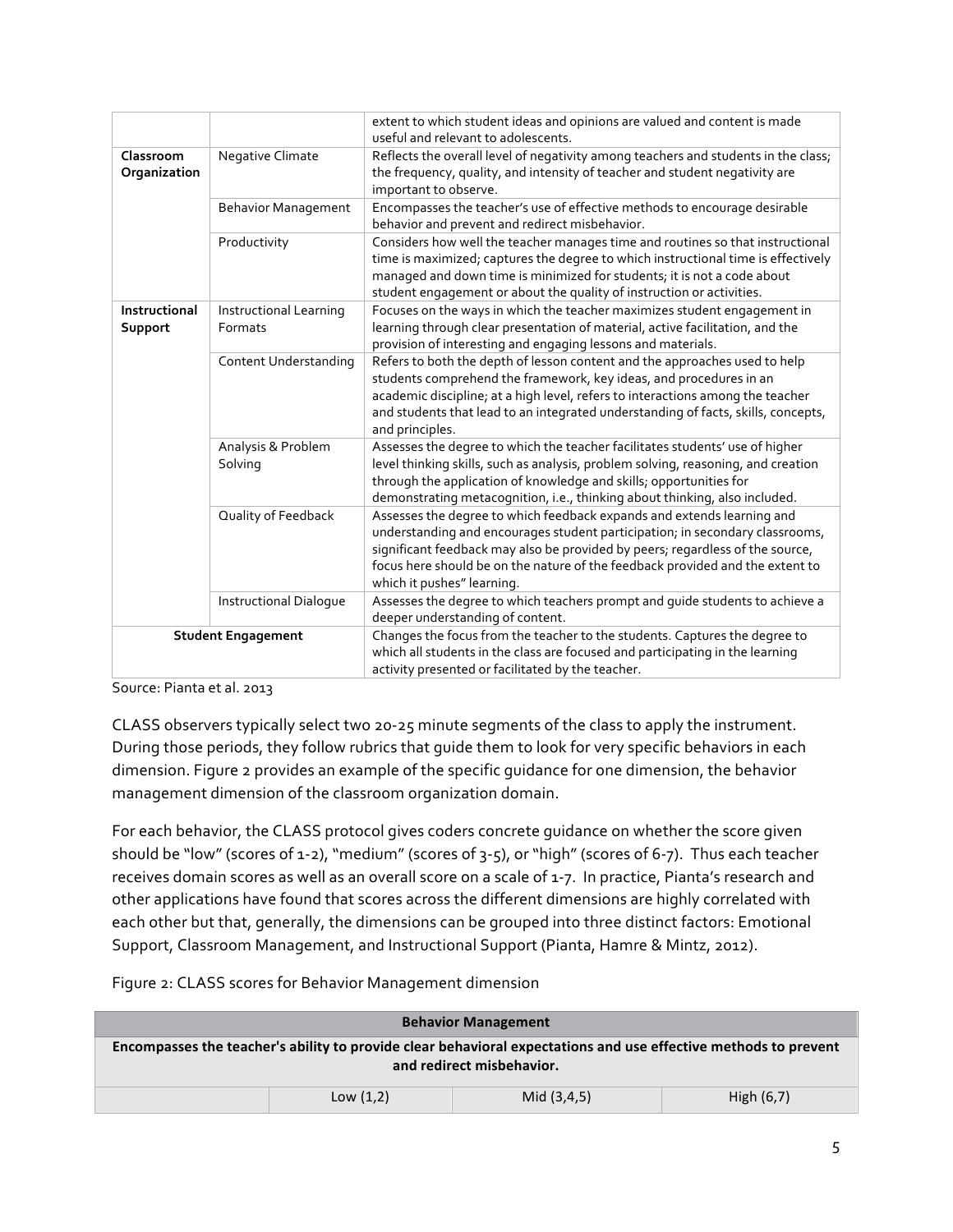| <b>Clear Behavior</b><br><b>Expectations</b><br>• Clear expectations<br>• Consistency<br>• Clarity of rules                                                                           | Rules and expectations<br>are absent, unclear, or<br>inconsistently enforced.                                                                                                                                      | Rules and expectations may<br>be stated clearly, but are<br>inconsistently enforced.                                                                                                                                                           | Rules and expectations for<br>behavior are clear and are<br>consistently enforced.                                                                                             |
|---------------------------------------------------------------------------------------------------------------------------------------------------------------------------------------|--------------------------------------------------------------------------------------------------------------------------------------------------------------------------------------------------------------------|------------------------------------------------------------------------------------------------------------------------------------------------------------------------------------------------------------------------------------------------|--------------------------------------------------------------------------------------------------------------------------------------------------------------------------------|
| <b>Proactive</b><br><b>Anticipates problem</b><br>behavior or escalation<br>- Rarely reactive<br>• Monitoring                                                                         | Teacher is reactive and<br>monitoring is absent or<br>ineffective.                                                                                                                                                 | Teacher uses a mix of<br>proactive and reactive<br>responses; sometimes<br>monitors but at other times<br>misses early indicators of<br>problems.                                                                                              | Teacher is consistently<br>proactive and monitors<br>effectively to prevent<br>problems from developing.                                                                       |
| <b>Redirection of</b><br><b>Misbehavior</b><br><b>Effectively reduces</b><br>misbehavior<br><b>• Attention to the</b><br>positive<br>. Uses subtle cues to<br>redirect<br>• Efficient | Attempts to redirect<br>misbehavior are<br>ineffective; teacher rarely<br>focuses on positives or<br>uses subtle cues. As a<br>result, misbehavior<br>continues/escalates and<br>takes time away from<br>learning. | Some attempts to redirect<br>misbehavior are effective;<br>teacher sometimes focuses on<br>positives and uses subtle cues.<br>As a result, there are few<br>times when misbehavior<br>continues/escalates or takes<br>time away from learning. | Teacher effectively<br>redirects misbehavior by<br>focusing on positives and<br>making use of subtle cues.<br>Behavior management does<br>not take time away from<br>learning. |
| <b>Student Behavior</b><br>• Frequent compliance<br>• Little aggression &<br>defiance                                                                                                 | There are frequent<br>instances of misbehavior<br>in the classroom.                                                                                                                                                | There are periodic episodes of<br>misbehavior in the classroom.                                                                                                                                                                                | There are few, if any,<br>instances of student<br>misbehavior in the<br>classroom.                                                                                             |

Source: Pianta et al. (2013).

CLASS is attracting the interest of researchers in developing countries because it generates a multidimensional measure of teacher quality and has been validated in a significant number of research studies, including the Measures of Effective Teaching study (MET, Kane et al, 2012). However, the fact that the method and its materials are proprietary and a high degree of observer sophistication is required make CLASS costly and complicated to use in a developing country setting. Direct costs (excluding logistics costs of getting to the schools) per teacher observed in the Chile study were estimated at approximately \$90-100.

Because of the constraints on the number of trained observers available, in Ecuador and Chile CLASS has been applied to videos of teachers, rather than the live observations which are normally used by Stallings and for CLASS in the United States.

With videotapes, the coding period can be protracted, which allows the work to be conducted with a small number of observers which, ceteris paribus, increases reliability. Videos can also be re-coded in case of discrepancies. But even with two cameras in the classroom – one following the teacher and one focused on the students – it is difficult to capture some of the interactions, especially among students, that a live observer can zero in on. On the other hand, live observers can miss things that happen quickly, while video segments can be repeated.

A team working with Pianta carried out a careful, yearlong, comparison of 82 different math teachers in the United States, using both live and video applications of the CLASS instrument. It concluded that inferences about classroom teaching quality were relatively insensitive to the observation mode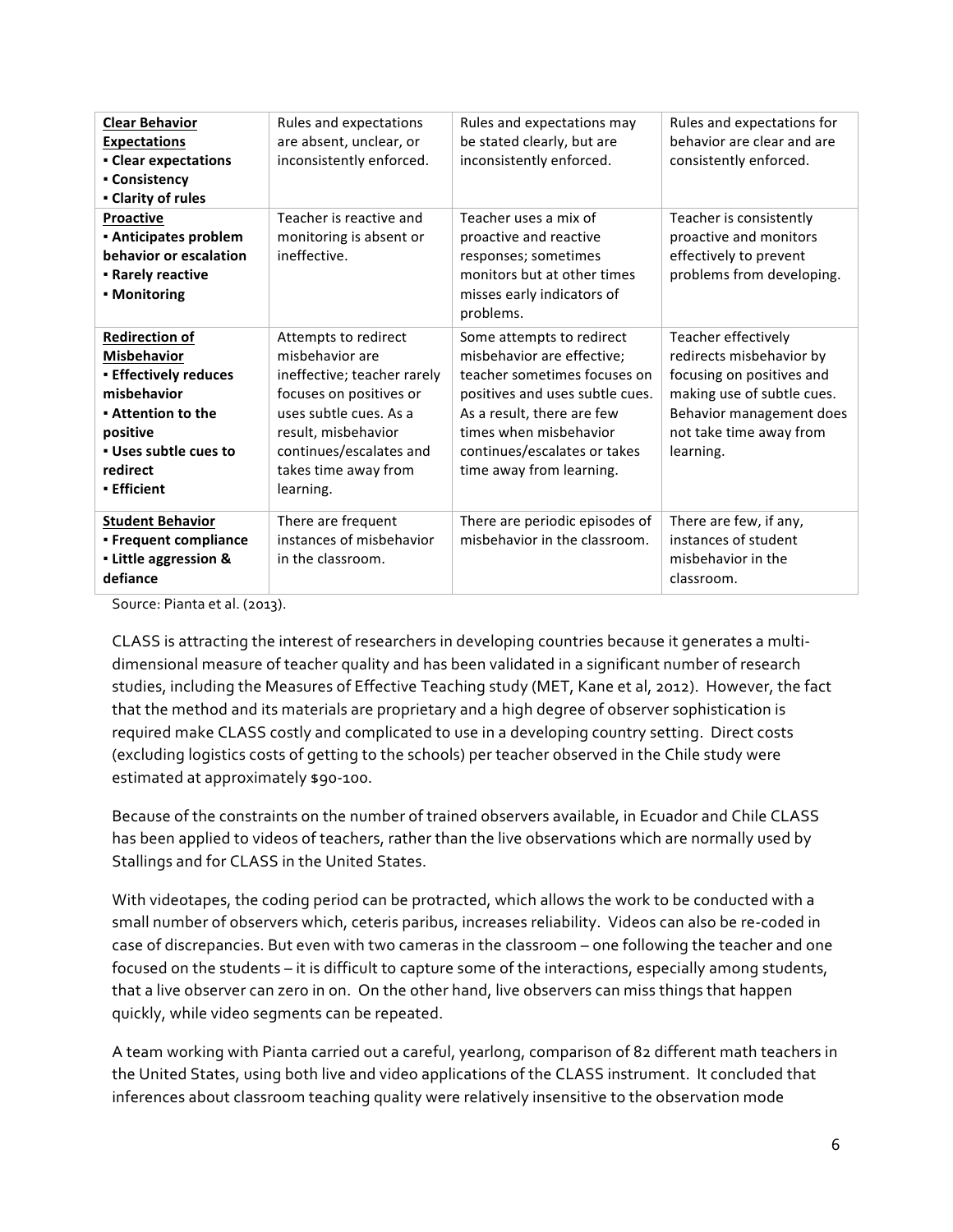(Casabianca et al., 2013). A bigger issue appears to be trends in individual observers' scoring patterns – for example, becoming more stringent or more forgiving over time. Research protocols for both live and video-based observations need to address this with regular efforts to check the consistency of coders' work and re-calibrate as necessary.

**The Stallings method**, technically called the Stanford Research Institute Classroom Observation System, was developed by Professor Jane Stallings for research on the efficiency and quality of basic education teachers in the United States in the 1970s. (Stallings, 1977; Stallings and Mohlman, 1988). The Stallings instrument generates robust quantitative data on teachers' practice and interaction with students in the classroom, with a high degree of inter-rater reliability (0.8 or higher) among observers with relatively little training. The instrument's relative simplicity makes it suitable for large scale samples in developing country settings (Jukes et al., 2006; Abadzi, 2007; DeStefano et al, 2010; Schuh-Moore et al, 2010; World Bank 2014). The instrument is language and curriculum-neutral, so even observers with limited proficiency in the language being used for instruction can produce reliable observations. Results are directly comparable across different types of schools and country contexts, and a growing body of comparative country data – from more than 18,000 teachers in six developing countries as of end-2015 – is available on the World Bank open data website for benchmarking.

The strength of the Stallings method is that it converts the qualitative activities and interactions between the teacher and students that occur during a class into robust quantitative data on teachers' instructional practice and students' engagement. Observations are coded at ten different moments in every class, at exact intervals whose spacing depends on the length of the class; every 3 minutes in a 30 minute class, every 5 minutes in a 50-minute class, etc. Because all Stallings variables are expressed as a share of official class time, it is essential that the observer be present in the classroom before the first official moment of class and stay through the official end time of the class, whether or not the teacher is present.

Each observation consists of a 15-second scan of the classroom, starting with the teacher and proceeding clockwise around the room. Observers code what the teacher is doing; what materials s/he is using; and what the students are doing.

For the purposes of generating quantitative estimates of time on task, student engagement, and core pedagogical practices, the coded activities are grouped into four categories: academic activities, classroom management, teacher off-task and students off-task.

| Core Pedagogical Practices | Coded Activities                      |
|----------------------------|---------------------------------------|
| 1. Academic Activities /   | - Reading Aloud                       |
| Instruction                | Demonstration/Lecture                 |
|                            | Debate/Discussion/Question and Answer |
|                            | <b>Practice &amp; Memorization</b>    |
|                            | Assignment/Class Work                 |
|                            | Copying                               |
| 2. Classroom Management    | - Verbal Instruction                  |
|                            | Disciplining students                 |
|                            | Classroom Management with Students    |
|                            | <b>Classroom Management Alone</b>     |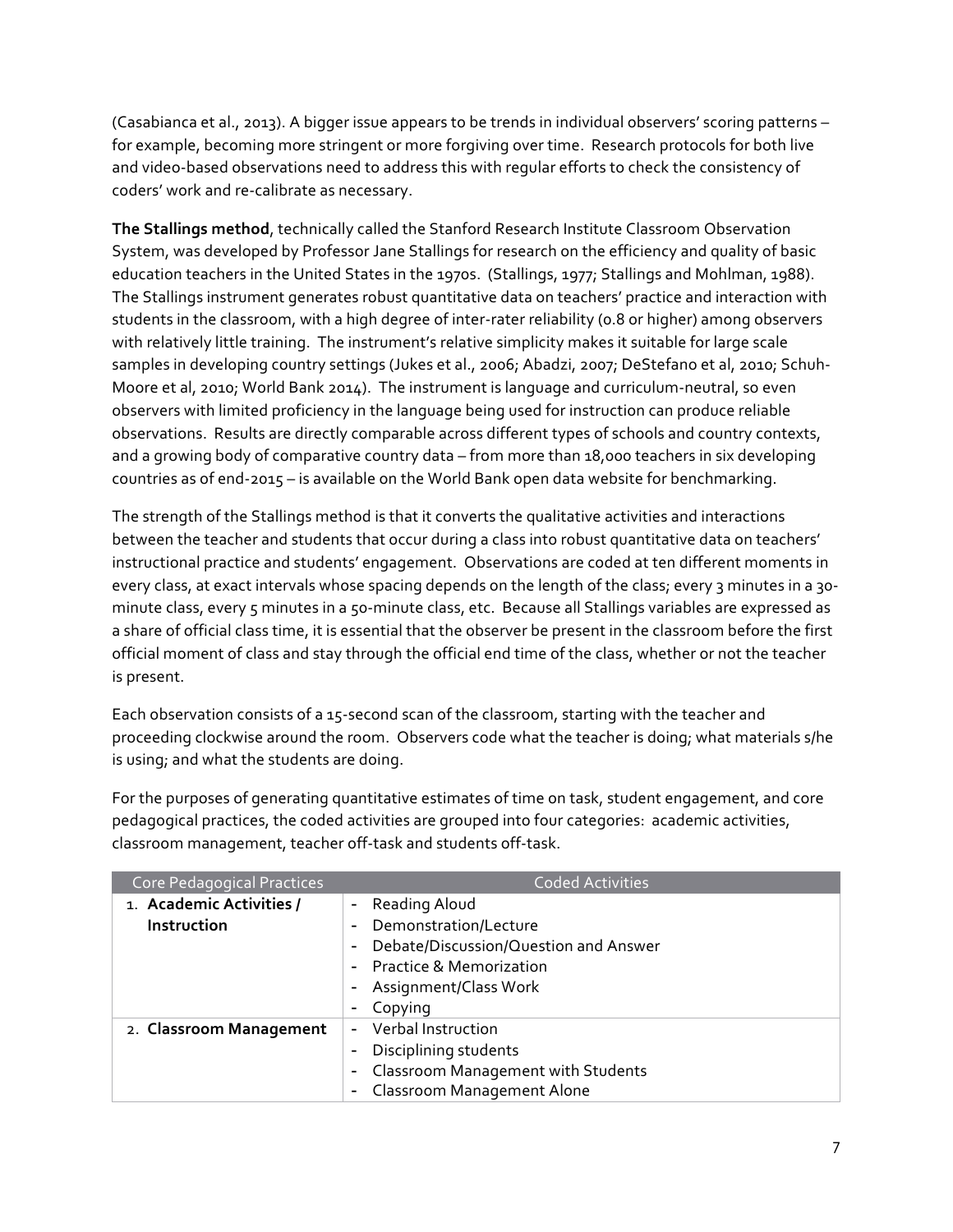| 3. Teacher Off-Task  | - Teacher in Social Interaction with Students<br>- Teacher in Social Interaction with Outsiders or Teacher<br>Uninvolved<br>- Teacher out of the classroom |
|----------------------|------------------------------------------------------------------------------------------------------------------------------------------------------------|
| 4. Students Off-Task | - Students being disciplined<br>- Students in Social Interaction<br>- Students not Engaged                                                                 |

In order to generate quantitative estimates of the intensity of teachers' use of available learning materials, the coding options are: No Materials; Textbooks; Notebooks/Workbooks; Blackboard or whiteboard; Learning aids (maps, blocks, calculators); ITC (LCD projectors, computers, TV/radio).

Unlike CLASS, the Stallings instrument does not produce a summative evaluation score for individual teachers. Instead, it produces a set of quantitative measures, all related to the teacher's use of class time: the share of class time used for instruction, classroom management, and off-task; the share of time the teacher kept all students engaged; the share of time the teacher used different pedagogical practices such as question/answer, discussion/debate, copying, or seat work; and the share of time the teacher used available materials, such as the blackboard, textbooks, ICT, etc. These data can be benchmarked against other teachers in the same school, and the averages for teachers in other schools, districts, states and countries.

The original Stallings instrument is a dense-looking, one-page coding grid with classroom materials listed across the top and activities down the left side. Within each resulting cell, there is one row labeled "T", for coding what the teacher is doing and what materials s/he is using at the moment of observation and one row labeled "P" for marking what the pupils are doing and what materials they are using. Each 15-second observation is coded on a single sheet, thus each class observed generates 10 coded sheets. As the paper-based version has no in-built consistency checks to guard against mistaken double-coding or inconsistent coding (for example, if a student is being disciplined, both the teacher row and the student row must be coded with this activity), a full week (40 hour) training course with substantial time practicing in schools has typically been required to achieve .80 inter-rater reliability among observers.

Since 2015, the World Bank has used an Open Data Kit (ODK) software version of the instrument on electronic tablets. Teams have had low error rates with the tablet-based program, which is very intuitive and where the sequence of questions permits built-in consistency checks. In the Latin America region, it has not been necessary to hire specialized academic observers; education ministry staff trained in the Stallings method on tablets typically achieve 0.8 inter-rater reliability with 2 days of training. This, plus the open source software, makes it feasible to apply the Stallings instrument to large scale samples. Typically, a representative sample of 200-600 schools can be observed by a group of 80-100 trained observers in a period of one month. Depending on school size, teams of 1-3 observers typically visit 3-5 schools per week, spend the day in each school, and observe as many different teachers as possible over the course of that day, typically 5 or 6 classrooms per day each. This scale makes the "software" costs of Stallings observations low: less than \$5 per class/teacher observed – excluding the logistics costs of getting observers out to the schools for unannounced visits. The tablet version of Stallings was used for the present study.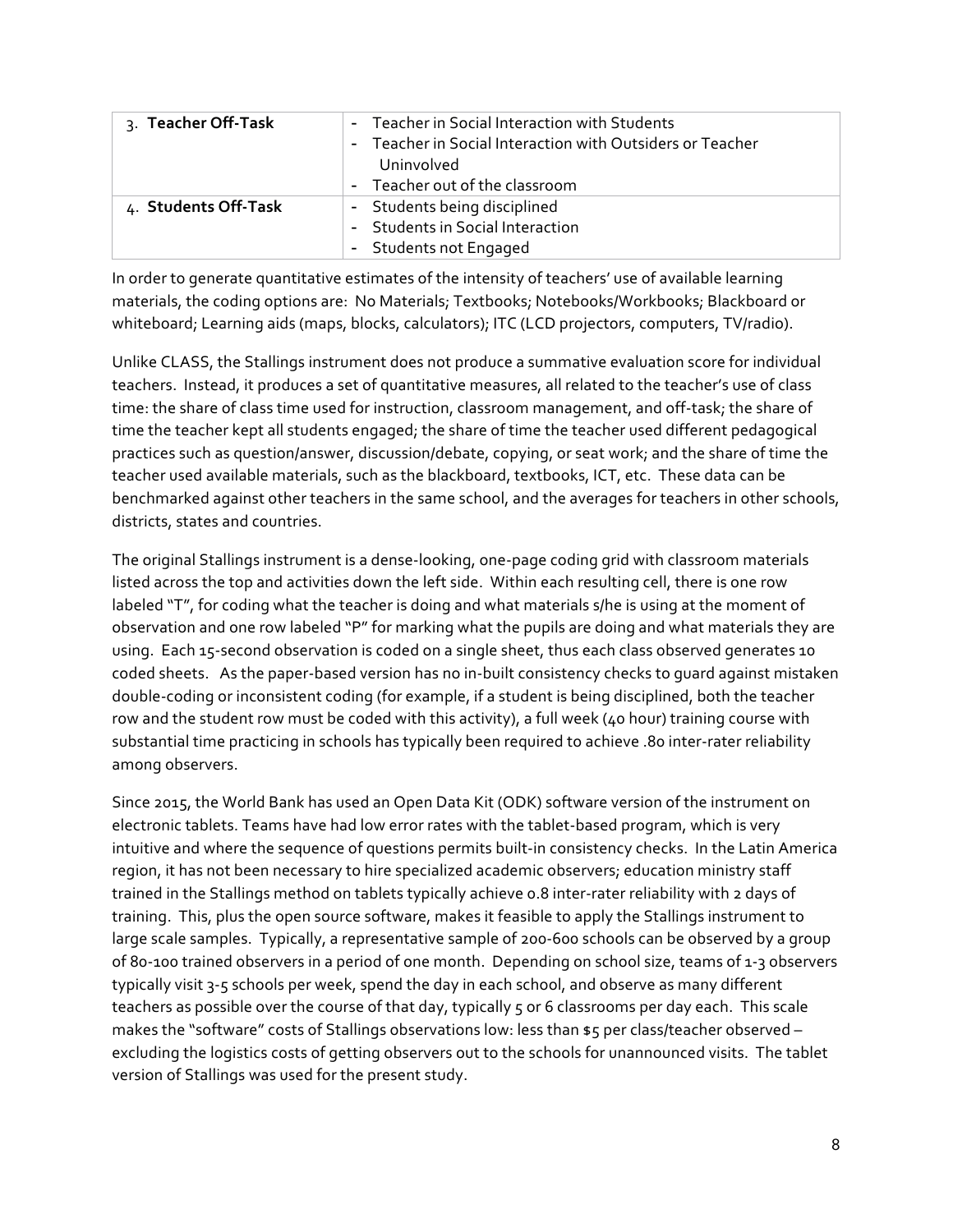#### III. RESEARCH OBJECTIVES, PROTOCOLS AND RESULTS OF THE CHILE STUDY USING CLASS

In 2004, Chile was the first country in Latin America to adopt a system of regular teacher performance evaluation, called *Docentemas.* Hallmarks that have made *Docentemas* a model for other countries in the region include explicit standards for good teaching (*Marco de la Buena Ensenanza)* and teacher portfolios which include expert classroom observation as the most important component of a teacher's overall performance review. As part of Docentemas' comprehensive evaluation approximately every four years, teachers are videotaped teaching a sample class and a team of academic experts contracted by the Ministry of Education evaluates the videos, rates the teacher on a 1-4 scale, and prepares written feedback. The evaluators follow detailed rubrics that are kept confidential. Although data on classroom-level learning gains are not typically available, one study using large-scale national data from teachers and students found *Docentemas'* teacher evaluation ratings to be correlated with teachers' value-added indicators (Taut et al., 2016).

*Research questions.* Between 2012 and 2015, a group of Chilean researchers has launched a deeper study of whether teachers' scores on *Docentemas* evaluations are consistent with the scores they would receive using CLASS, an internationally validated observation instrument, as well as other instruments measuring different aspects of teaching quality, such as student perceptions of their teachers, student learning on standardized and unit-specific tests, and teachers' subject knowledge. Some of this analysis is still in progress, but the team agreed to share its results analyzing the mean group differences on CLASS scores between teachers rated as basic and competent in their *Docentemas* evaluations.

The team applied the CLASS instrument to 51 teachers of 7th grade math in municipal schools in the Santiago Metropolitan region and two adjacent regions. All 51 teachers had previously been evaluated by *Docentema*s and were in the two middle performance categories of the 4-point scale (unsatisfactory/basic/competent/outstanding). N=22 of the sample teachers were in the "basic" performance category, while N=29 were in the "competent" performance category. Researchers focused on teachers in this range, reasoning that it might be most difficult to make performance distinctions in this range around the threshold of being deemed a competent teacher or not. The schools were of midto-low SES, and most had results on the national (SIMCE) math test that were below the average for their SES group.

*Protocol.* Each teacher was videotaped at two different times of the school year, for either a 45, 60 or 90-minute lesson. The videos used two cameras and high-quality audio equipment. The cameras were positioned using TIMSS (Trends in International Mathematics and Science Study) methodology: a student camera was fixed at the front of the classroom – generally at the teacher's desk pointing towards the students – and a teacher camera was in the back of the classroom following the teachers' movements and was taken off the tripod for close ups when the teacher worked with individual students at their desks.

The research team translated the Manual for the "Classroom Assessment Scoring System for Secondary School (CLASS-S)" to Spanish and trained and certified four raters. During the first half of 2015, the team applied the CLASS observation protocol to all 104 classroom videos. Fifty percent of the videos (i.e., one video of each teacher) were double-coded and any differences larger than one point on the seven-point rating scale were resolved through master coding. Raters did not know teachers' *Docentemas* evaluation results.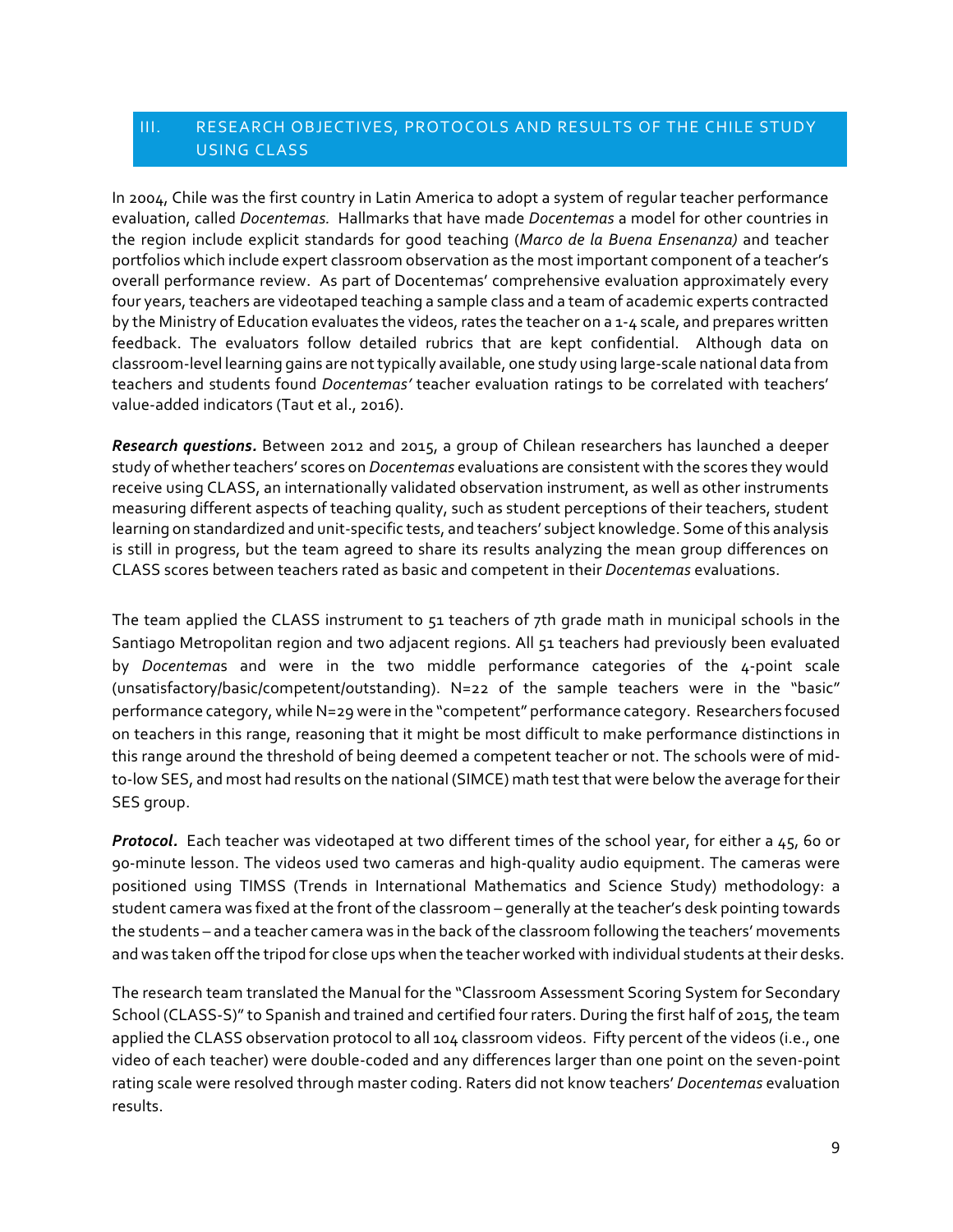*Results.* Figures 3a and 3b show the distribution of CLASS scores for the 51 teachers in the Chile sample. For comparison, we overlay the results for 698 U.S. teachers of 7th to 9th grade Mathematics and English Language Arts observed with the CLASS instrument as part of the MET study. There may be some differences related to the fact that in Chile only math classes were observed while the US study observed both math and language instruction, but in general the profiles are strikingly similar.



Figure 3a: Distribution of CLASS scores by Domain for 51 Chilean math teachers (2013-2014) and 698 US teachers (2010)





It is noteworthy that the Chilean teachers scored higher that the US teachers on the Classroom Organization domain and lower on the other two domains –Emotional support and Instructional support. Within the Classroom Organization domain, Chilean teachers scored higher on all three dimensions: Behavior Management, Productivity, and (Avoidance of a) Negative Climate. In contrast, the Chilean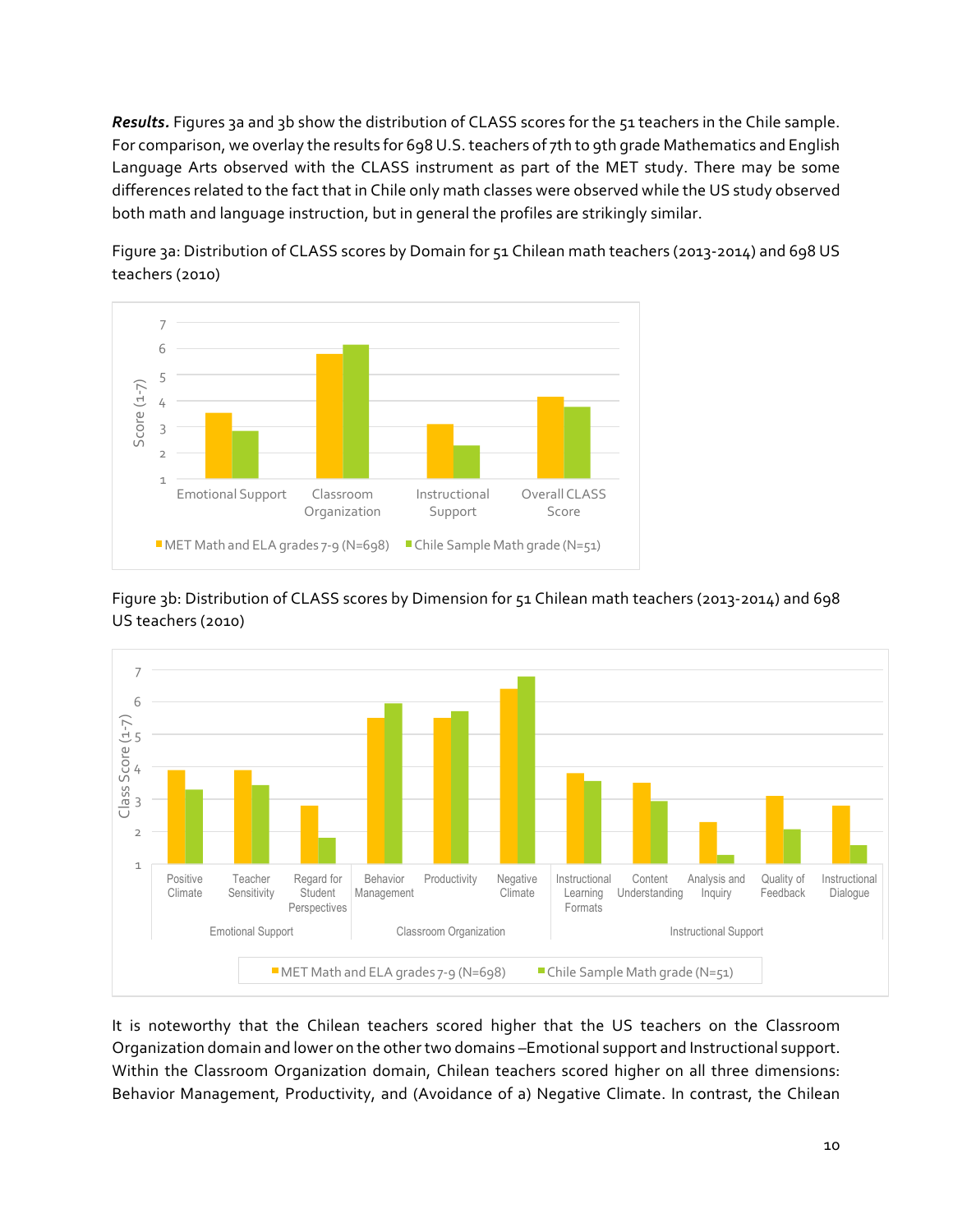teachers were very weak on three of the five dimensions of Instructional Support. In both the US and Chilean samples, Analysis and Inquiry, Quality of Feedback and Instructional Dialogue received some of the lowest scores, but the Chilean teachers' scores were particularly low – 2 or below on the 7-point scale. Chilean teachers also scored below 2 on Regard for Student perspectives, one of the dimensions of Emotional Support.

The strengths and weakness of teachers who had been rated "basic" and "competent" were very similar, but in all three domains the competent teachers obtained better scores than the basic teachers, with statistically significant differences in the total score  $(t(47)=2.2632, p=0.0113)$  and in two of the three categories: Emotional Support (t(47)=-2.279, p=0.027) and Instructional Support (t(47)=-2.091, p=0.0417) (Figure 4 and Appendix A, Table 1 )



Figure 4: CLASS Domain scores for Teachers Rated Competent vs. Basic on *Docentemas* evaluation

The scores of teachers rated competent were also higher across the underlying CLASS dimensions, although the differences were statistically significant in only four of the eleven areas: teacher sensitivity, productivity, content mastery and instructional dialogue. (Figure 5)

Figure 5: CLASS Dimension scores for Teachers Rated Competent vs. Basic on *Docentemas* evaluation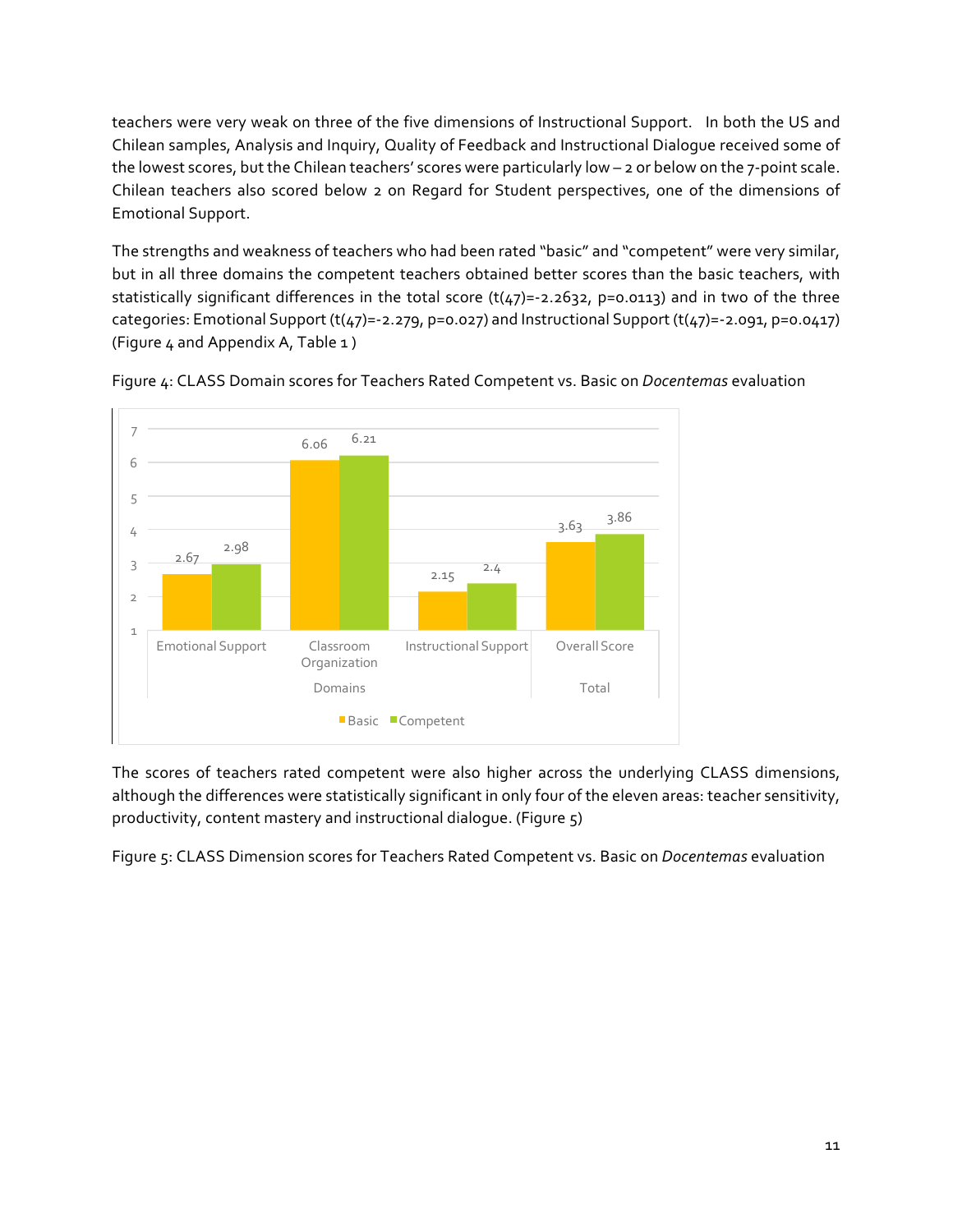

Note: \* statistically significant difference between both groups with p<0.05, \*\* statistically significant difference between both groups with p<0.01

The results provide a confirmation that the *Docentemas* evaluation instrument can distinguish between basic and competent levels of teacher performance with validity*.* Teachers rated "Competent" on the Chilean evaluation scored higher than teachers rated as "Basic" on all three domains of teacher quality assessed by the CLASS instrument. Statistically significant differences were also recorded in four of the ten underlying dimensions. It appears that the rubrics and criteria used to evaluate the classroom performance of teachers under Chile's national teacher evaluation system, *Docentemas,* capture dimensions of teacher quality that have been validated in US research as predictors of teachers' ability to raise student learning.

# IV. RESEARCH OBJECTIVES, PROTOCOLS AND RESULTS OF THE CHILE STUDY USING STALLINGS

As noted earlier, despite growing use of both the CLASS and Stallings instruments in developing country settings, there has never been a research directly comparing the two instruments. The 102 high-quality videos of Chilean math teachers offered a low-cost opportunity to conduct such a study.

*Research questions.* We focused on three research questions:

- How consistent are Stallings measures of teachers' classroom management skills with those of CLASS?
- How consistent are teachers' scores on Stallings measures with their scores on the other domains of CLASS? Is a teacher's ability to manage the classroom effectively a proxy for the broader assessment of quality?
- Is teacher performance on Stallings measures correlated with their students' value-added learning gains?

*Protocol.* Two researchers with substantial experience using the Stallings method (Bruns and De Gregorio) trained a third observer on the tablet version of the instrument. As the Stallings method involves 10 different "snapshots" of each teacher in the classroom, the 102 classes filmed generated a total of 1020 different Stallings observations. Of the total of 102 videos, 9% were coded jointly; 35% were double coded; and 56% were coded independently (Appendix B Table 1). The three raters achieved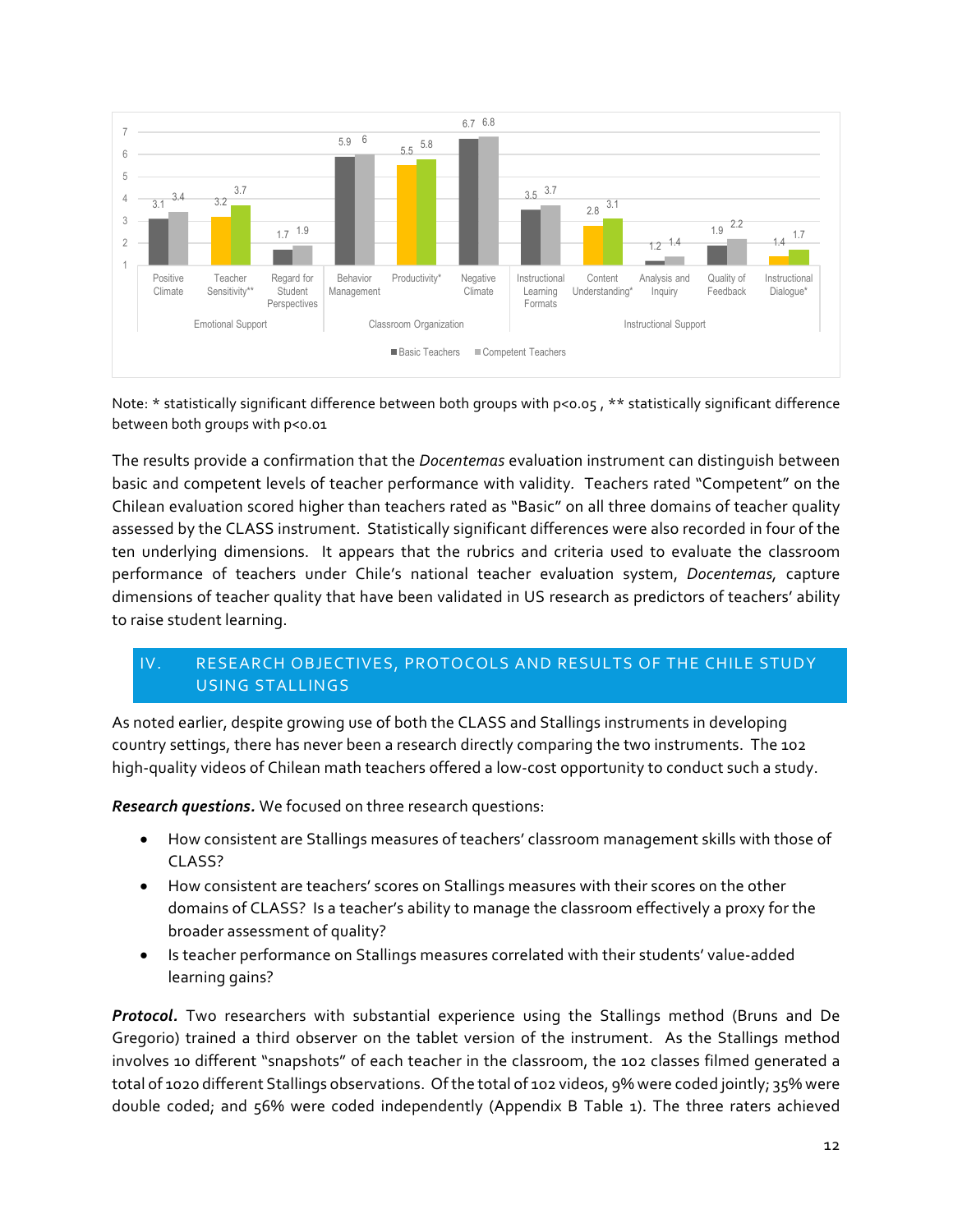between 80% and 97% agreement and inter-rater reliability scores (Kappa coefficients) between .74 and .88 on the 5 major categories (teacher activities by categories, teacher specific activities, materials, student engagement, and students not engaged) and .63-.66 on two additional categories (students in social interaction and students either not engaged or in social interaction).

Coding the degree of student engagement with the Stallings instrument requires counting the number of students in the classroom that are visibly not paying attention or talking to other students at the moment of observation. This was sometimes difficult these videos, as some classrooms were quite crowded and the camera angles did not permit full view of all students at all times. However, teachers' ability to keep students engaged is one of the key measures of teacher quality captured by the Stallings instrument. Therefore, it was important to retain these data in our analysis, and the degree of observer concordance was reasonable. The team's consistency in coding the three categories of teacher activities –academic activities, classroom management, and off-task– was almost perfect (Table 1).

| Variable                                                       | Agreement | <b>Expected</b><br>Agreement | <b>Kappa</b> | Std.<br>Error | Number of<br><b>Observations</b> | <b>Kappa</b><br>Interpretation |
|----------------------------------------------------------------|-----------|------------------------------|--------------|---------------|----------------------------------|--------------------------------|
| <b>Teacher Activities Categories</b>                           | 97%       | 74%                          | o.88         | 0.05          | 357                              | Almost perfect                 |
| <b>Teacher Activity</b>                                        | 80%       | 22%                          | 0.74         | 0.03          | 357                              | Substantial                    |
| <b>Teacher Material</b>                                        | 80%       | 25%                          | 0.74         | 0.03          | 297                              | Substantial                    |
| <b>Students Engaged (large</b><br>group or all)                | 92%       | 61%                          | 0.79         | 0.06          | 297                              | Substantial                    |
| <b>Students Not Engaged</b>                                    | 89%       | 47%                          | 0.79         | 0.07          | 100                              | Substantial                    |
| <b>Students in Social Interaction</b>                          | 83%       | 54%                          | 0.63         | 0.09          | 124                              | Substantial                    |
| <b>Students Not Engaged or in</b><br><b>Social Interaction</b> | 78%       | 36%                          | 0.66         | 0.04          | 357                              | Substantial                    |

Table 1: Inter-rater reliability for thirty-six videos double coded independently using Stallings instrument

Note: Table 1 includes the IRR test for 40 videos/357 observations.<sup>2</sup>

<sup>&</sup>lt;sup>2</sup> Forty videos were coded twice to check for inter-rater reliability, for a total of 400 observations. Table 1 includes the IRR test for 357 observations. Three observations were removed from the analysis because the raters coded different class time for those observations, making them not comparable. Also, the number of observations for each variable differs because of how the Stallings instrument works. For each observation, raters must register what the teacher is doing, and only if appropriate, they must register the material the teacher is using and number of students engaged. For example, if the teacher is out of the classroom, the instrument does not require coding for material or number of students engaged. Additionally, if all students are engaged in the activity the teacher is leading, by definition, there are no students engaged in social interaction or not engaged and these questions are not prompted.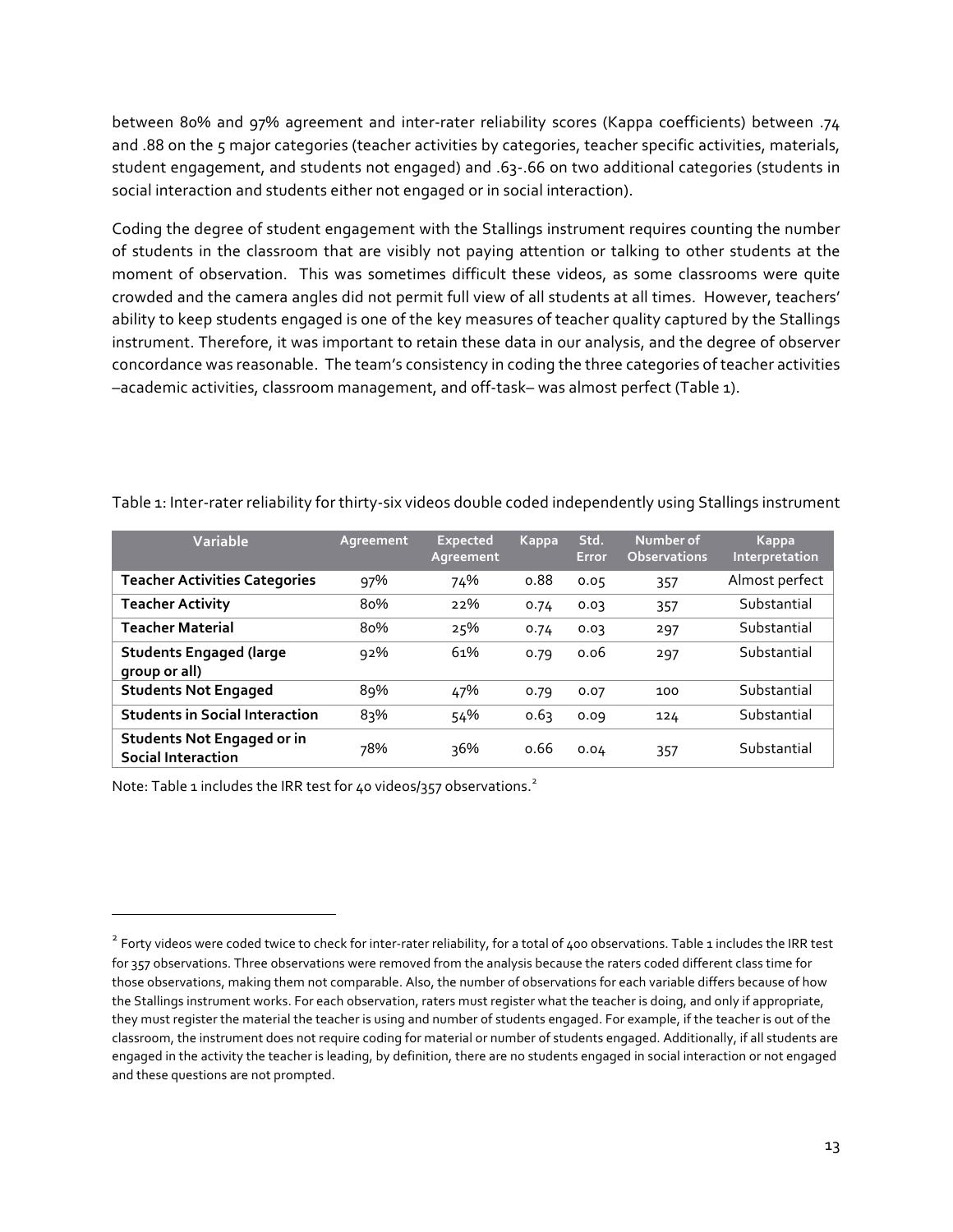This study is the first application of the Stallings instrument in Chile. Therefore, we devote some time to descriptive results for the Chilean teachers compared with results in six other LAC countries that have carried out Stallings observations.

The most important general finding is that classroom practice in this sample of Chilean teachers was markedly more efficient than the practice of teachers in other Latin American countries to date. (Figure 6). Consistent with the finding that the Chilean teachers outscored a large sample of US teachers on all three CLASS dimensions of classroom management (behavior management, productivity, and absence of negative interactions), the Chilean teachers' average time on instruction equaled the good practice benchmark that Jane Stallings' research established in the US: 85% of total class time on instruction. Similar to Stallings' injunction that a well-organized teacher should spend no more than 15% of time on classroom management and no time completely off-task, the Chilean teachers averaged 14% of time on classroom management and only 1% of time off-task. This degree of productivity far outstrips anything observed in other Latin American and Caribbean countries to date, where the average time on instruction has never exceeded 65% of total class time – a full 20 percentage points below the Stallings benchmark, and the equivalent of one day of instructional time lost per week.



Figure 6: Stallings measures of time on instruction in Chilean sample and other LAC countries

There are some caveats to this result, however. Our Stallings observations in the Chilean sample did not follow the same research protocol used by the World Bank in other countries to date, which has implications for the direct comparability of these results with those for other countries. First, the World Bank protocol calls for unannounced visits to schools and observations beginning at the official class start time. In contrast, the Chilean teachers had given permission to be filmed on the day in question and were prepared for the observation. The official start time of class in most cases was not discernible because the first 5-10 minutes of class were dominated by the videographers setting up the equipment.

Second, and most importantly, since our research objective was to test concordance with the CLASS instrument, we followed the CLASS protocol of avoiding observations at the exact beginning or end of the class and instead selecting one forty-minute observation segment after the teacher had clearly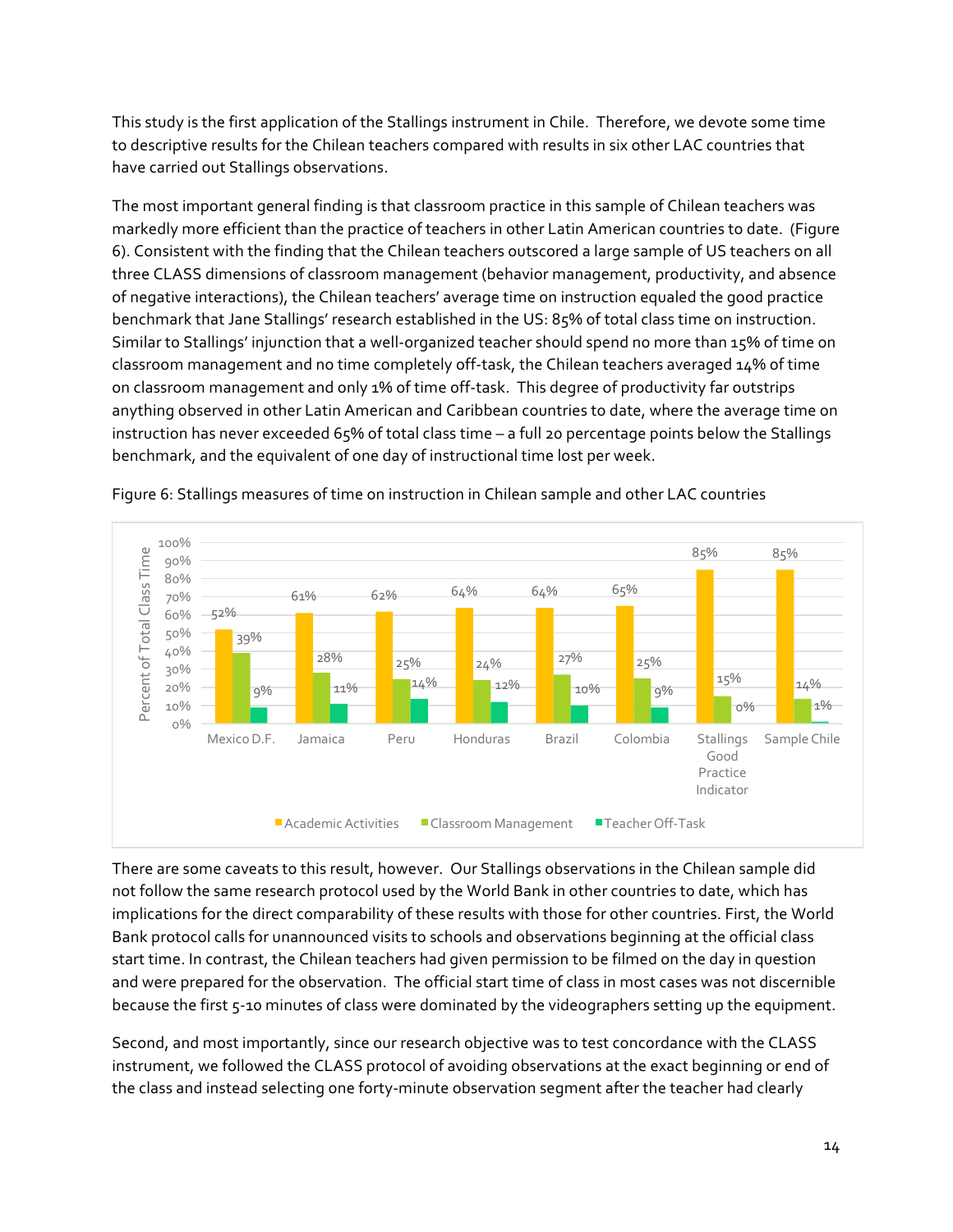begun the lesson. Thus we coded the equivalent of two CLASS 20-minute segments, making it more likely that we would see, and code, teacher-student interactions that the CLASS observers had also seen.

The combination of announced visits and not observing the official start and first minutes of the videos clearly affected the Stallings measures. First, there was no case where the teacher was not in the classroom at the beginning of the segment we observed. In contrast, in other LAC countries observed to date, teachers were absent from the classroom approximately 10% of total class time; this is not always, but often, at the official start of the class. Second, the first 5-10 minutes of class are often absorbed by administrative processes, such as taking attendance, and teacher efforts to settle the class. These processes are reflected in the 24-39% of class time used for classroom management in the other countries. The Chilean teachers also spent some part of the first class minutes settling the students, but given our protocol this activity did not register in our observations. On the other hand, we noted that taking attendance and passing out papers generally seems to be handled more efficiently by Chilean teachers than elsewhere in LAC. In the early part of the classes, before we began coding, we rarely saw teachers taking attendance by calling out names one by one, which routinely absorbs 5 minutes or more of time in other countries.

A third difference is that the Chilean sample was not drawn to be nationally representative, whereas in the other countries studied by the World Bank to date, samples have always been nationally or subnationally representative. The Chilean teachers were selected expressly from the two middle-bands of the performance distribution on the national teacher evaluation, thus omitting teachers rated highest (Outstanding) and lowest (Unsatisfactory). Thus the variance in this sample is by definition lower than across the whole distribution of Chilean teachers. However, only about 7% of teachers in Chile earn the highest rating and less than 2% earn the lowest. So, these 51 teachers probably represent a reasonably wide range, as well as a good picture of the average performance. The range we observed within these bands, however, was probably narrowed somewhat by the fact that these teachers volunteered to participate in the sample, adding self-selection bias.

It is clear that the average time on instruction for this sample would be lower if the Stallings instrument had been applied in line with the World Bank protocol. But it is unlikely that the range in teacher performance would have approached the variance seen in other LAC samples. In each of the six countries studied to date, the range in the percent of class time used for instruction across teachers in the sample (usually 500-3,000 teachers in each country or state) was 0-100%, with a standard deviation of about .25 (Bruns and Luque, 2015). In the Chile sample, the range was 50-100%, with a standard deviation of .11. By LAC standards, the teachers in Chile have remarkably consistent classroom practice.

The Chilean teachers used three main instructional techniques almost equally: lecture/demonstration (25% of class time); debate/discussion/question and answer (25% of class time); and individual seat work (26% of class time) (see Figure 7). The time spent lecturing (lecture/demonstration) was slightly above the average for the other LAC countries, but most notable was the Chilean teachers' use of discussion/Q and A, which was especially high. Only Jamaica approached the Chilean value. As this is considered the most productive instructional technique, this is quite positive. But Chilean teachers also gave students in-class assignments to complete at their desks much more than other LAC teachers.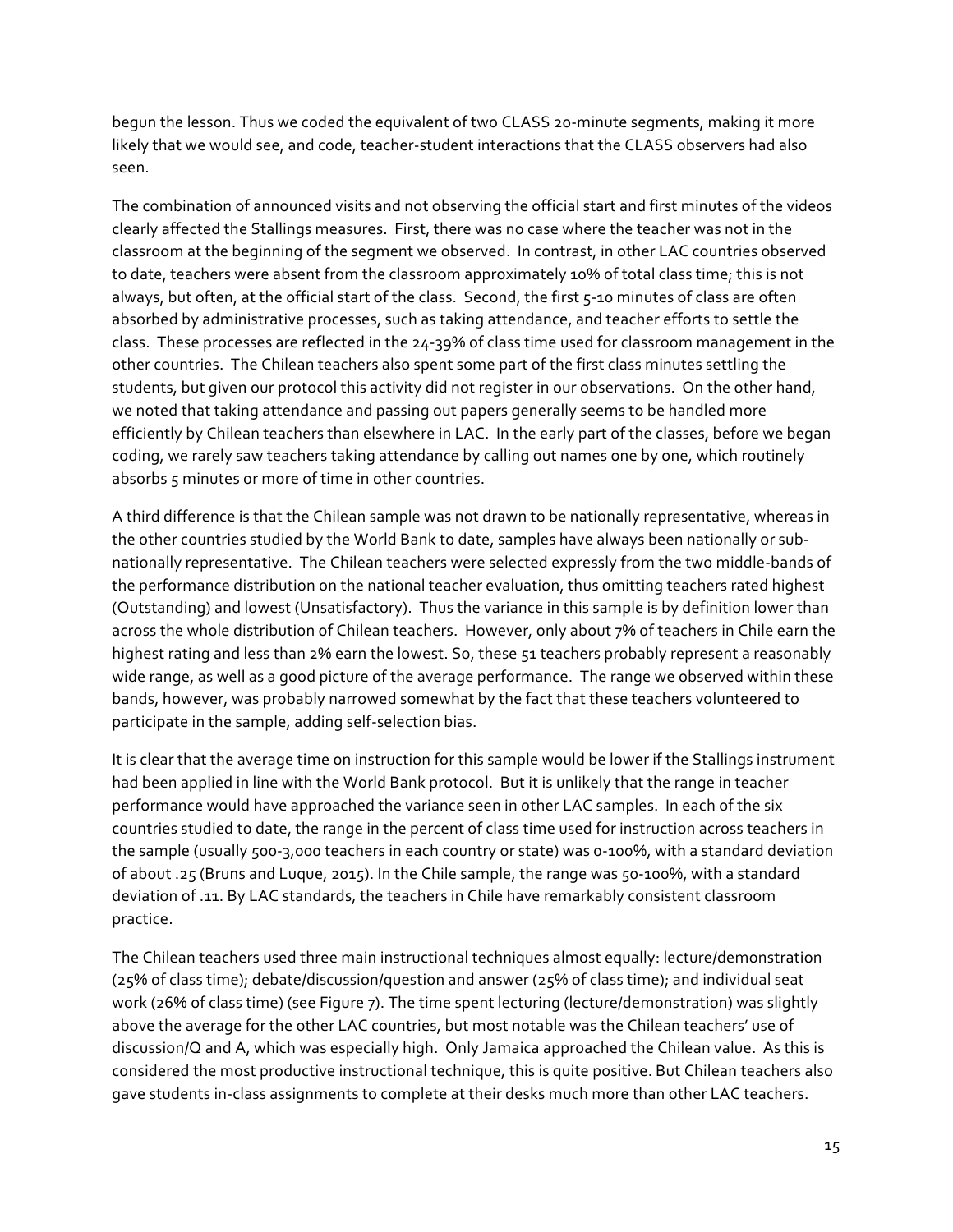About half of the extra time that Chilean teachers spend on instruction compared with other teachers in LAC is used for additional seat work (compared with the LAC average of about 15% of class time on seat work). While such exercises can reinforce learning and give teachers a chance to circulate the room, reviewing and correcting individual students' work, in some of classrooms observed it appeared that teachers were filling time.



#### Figure 7: Core pedagogical practices in Chile and other LAC countries

Teachers' use of materials also differed, most notably in the much higher usage of ICT in Chilean classrooms (See Figure 8). Sixty percent of the classrooms had LCD projectors and teachers frequently used these and their laptops to project math problems and content, especially geometry. Actual use of ICT is even higher than the Stallings reported value of 11% of class time in Chile, because material projected on the whiteboard was often ancillary to another learning activity, and the Stallings instrument only allows one material to be coded at the moment of observation. For example, if students are copying problems that are projected on the whiteboard into their notebooks, the dominant learning material is the notebook and the ICT use is not captured. The Chilean teachers were filmed more recently (2013 and 2014) than the other LAC region Stallings observations were made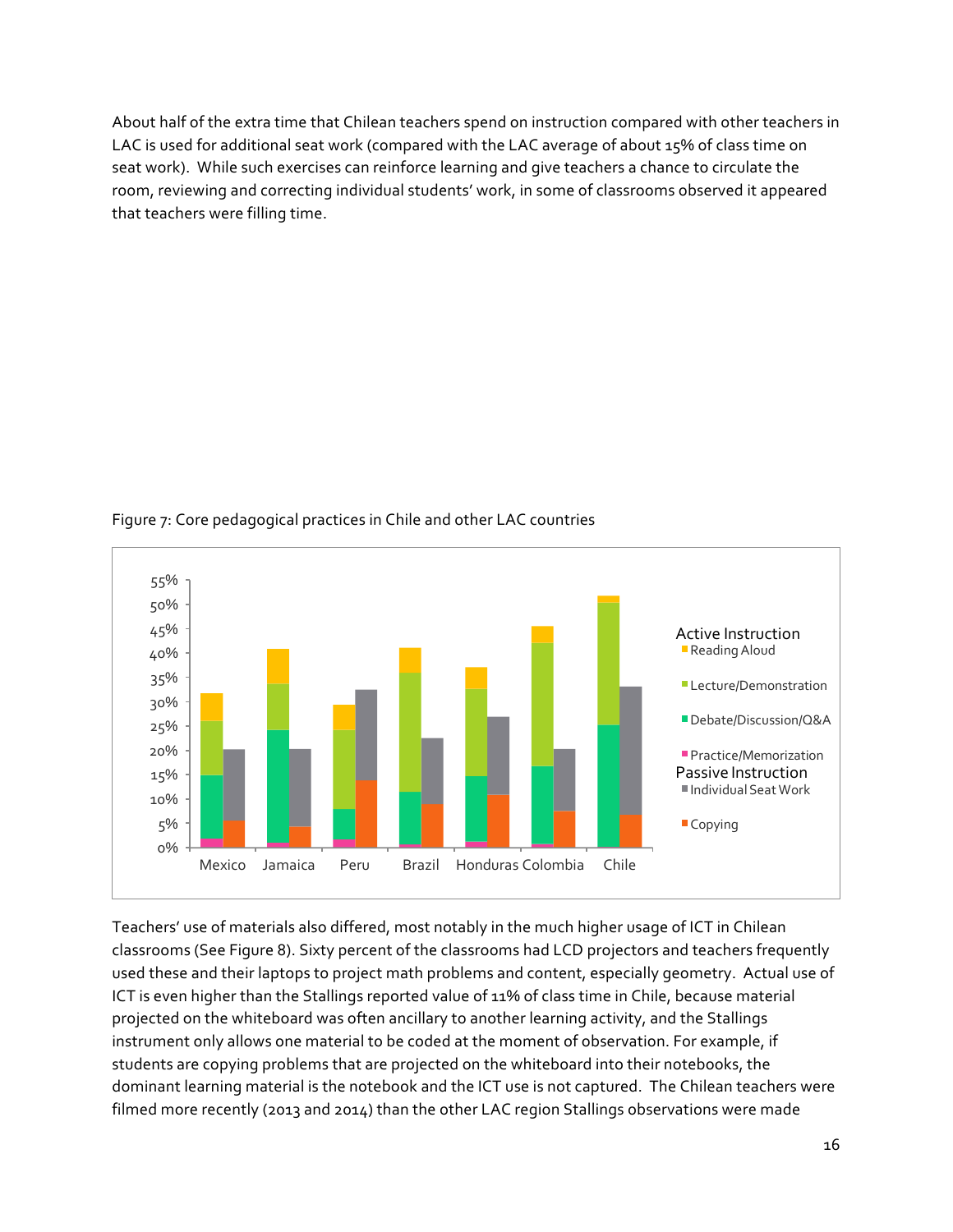(2009-2012) and technology penetration is likely increasing across the region. But compared to teachers observed elsewhere, an impressive share of the Chilean teachers showed familiarity in using laptops and LCD projectors in the classroom.



Figure 8: Use of materials in Chile and other LAC countries

A final dimension of teacher practice measured by the Stallings instrument is teachers' ability to keep students engaged. At the moment of each observation, the observer makes a 360-degree scan of the classroom and counts the number of students that are visibly disengaged from the activity being led by the teacher (looking out the window, slumped on the desk, looking at their cell phones) and/or in any form of social interaction with other students, whether verbal or physical (chatting, passing notes, throwing pencils). The World Bank protocol counts 6 or more students as a large group. These data generate two measures: i) the share of total class time that a small or large group of students is disengaged or in social interaction, and: ii) the share of time that the teacher is engaged in instruction and has the entire class engaged.

As in other areas, the Chilean teachers performed significantly better than teachers in other countries (see Figure 9). The 47% of class time that a small group of students is visibly tuned out or in social interaction is well below the 61% average for the region, and the 11% of time that a large group of students is off-task in Chile is also dramatically lower than the average of 23% in the region.

Figure 9: Share of total class time with a small or large group of students not engaged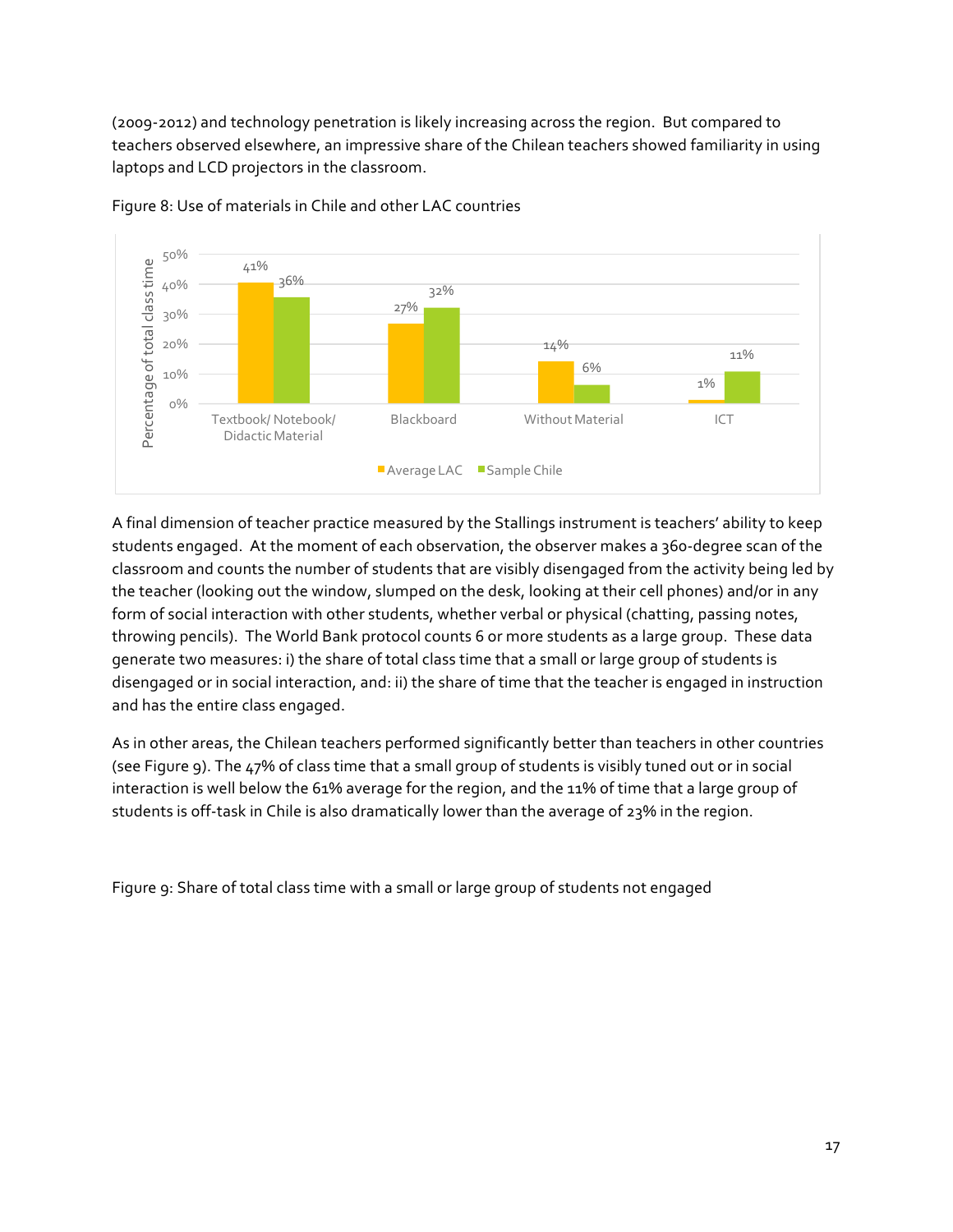

A slightly different picture emerges on the other variable, however. As can be seen in Figure 10, Chilean teachers spend high share of every class hour on academic activities/instruction. But they manage to keep the whole class engaged in the activity they are leading much less than half of the time. This is a demanding measure, because even a single student off-task means that the teacher has not kept the entire class engaged in the instructional activity s/he is leading. And, as the above Figure 9 presented, when students were off-task it was rarely a large group. Nonetheless, one of the central challenges of teaching is to design and deliver instructional activities that consistently engage all students, no matter how large the class or how wide the range in student ability. These data suggest that even relatively efficient teachers, such as the teachers in the Chilean sample, have room to improve.



#### Figure 10: Share of time on instruction with entire class engaged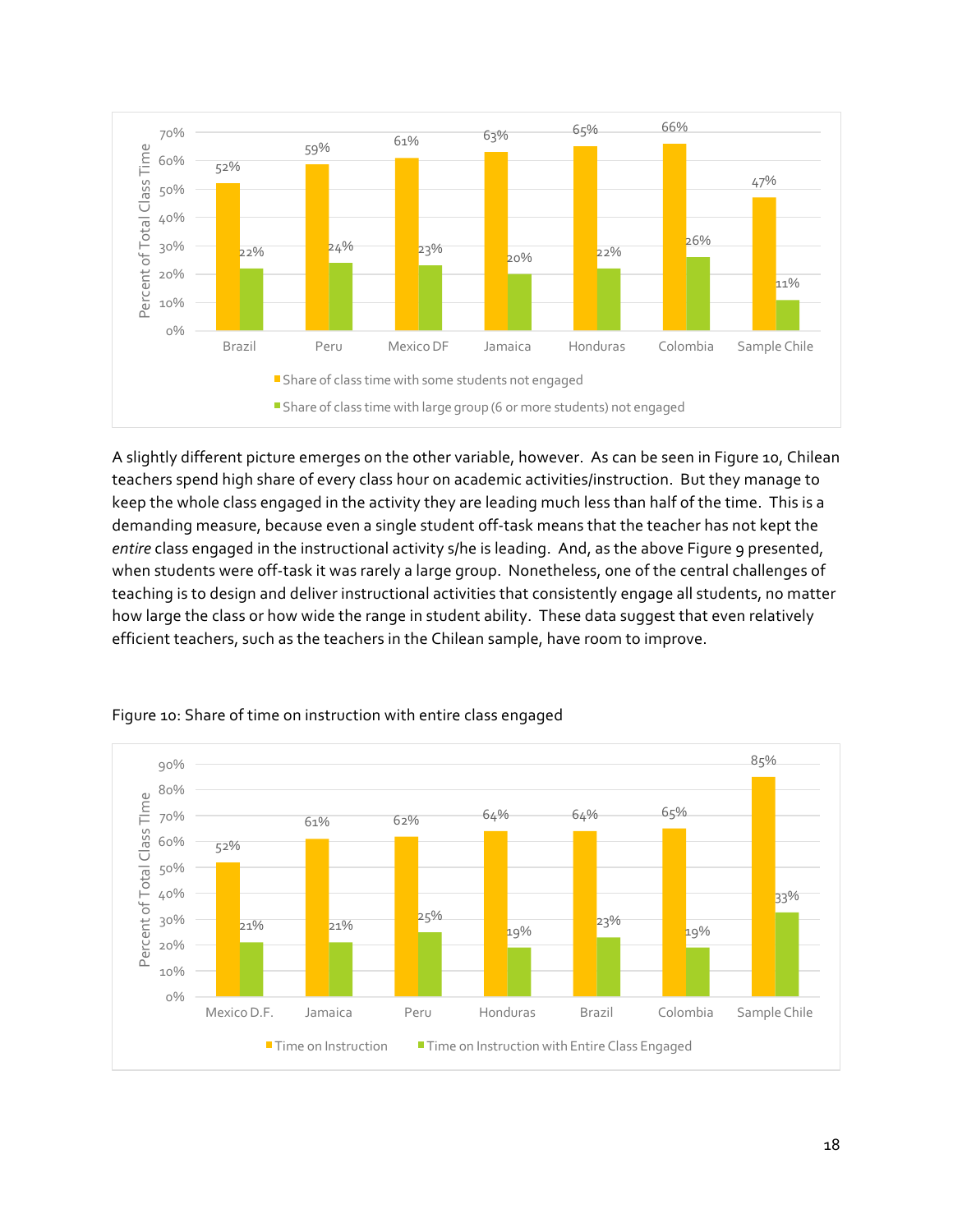### V. HOW CONSISTENT ARE THE STALLINGS AND CLASS METHODS IN MEASURING TEACHER PERFORMANCE?

Our core research questions concern how the Stallings instrument compares with CLASS in measuring teacher performance. Conceptually, the dimensions of classroom dynamics that the Stallings instrument measures align most closely with the Classroom organization domain of the CLASS instrument, and especially the closely with its "productivity" dimension. The Stallings instrument also maps closely onto the CLASS dimension which measures "student engagement". However, as explained earlier, this 12<sup>th</sup> dimension of the CLASS instrument was not included in the analysis by the Chilean research team.

| <b>Domain: Classroom Organization</b> |                                                                                        |  |  |  |
|---------------------------------------|----------------------------------------------------------------------------------------|--|--|--|
| <b>Dimension</b>                      | <b>Dimension Description</b>                                                           |  |  |  |
| <b>Negative Climate</b>               | Reflects the overall level of negativity among teachers and students in the class; the |  |  |  |
|                                       | frequency, quality, and intensity of teacher and student negativity are important to   |  |  |  |
|                                       | observe.                                                                               |  |  |  |
| <b>Behavior Management</b>            | Encompasses the teacher's use of effective methods to encourage desirable              |  |  |  |
|                                       | behavior and prevent and redirect misbehavior.                                         |  |  |  |
| Productivity                          | Considers how well the teacher manages time and routines so that instructional         |  |  |  |
|                                       | time is maximized; captures the degree to which instructional time is effectively      |  |  |  |
|                                       | managed and down time is minimized for students; it is not a code about student        |  |  |  |
|                                       | engagement or about the quality of instruction or activities.                          |  |  |  |

Table 3: Classroom organization domain of CLASS instrument

To analyze the consistency of the two instruments, we ranked the 51 teachers in our sample by their CLASS scores in each domain and analyzed the Stallings measures for each quartile of the resulting distributions. We started with classroom organization, where we expected the most consistency (see Figure 11). We indeed found modest statistical correlations between teachers' score on the Classroom Organization domain of CLASS and their use of instructional time. Across the four quartiles, from lowest to highest CLASS score, teachers registered progressively higher class time for instruction and lower time on classroom management. Teachers' scores on classroom organization are positively correlated with Stallings time on instruction (r=0.340, p=0.015), and negatively correlated with time on classroom management (r=-0.321, p=0.022). Teachers in the bottom quartile of the distribution averaged only 80% of time on instruction, while those in the top quartile averaged 90%. Time on classroom management in the top quartile was a very low 9% of class time, while the lowest quartile spent 17%. These differences are statistically significant at the 5% level. This is a single study, with a relatively small sample, but the strength of the correlations suggests that Stallings and CLASS are quite comparable, and perhaps even substitutes, in measuring teachers' classroom management skills.

Figure 11: Stallings Teachers' use of instructional time by CLASS classroom organization scores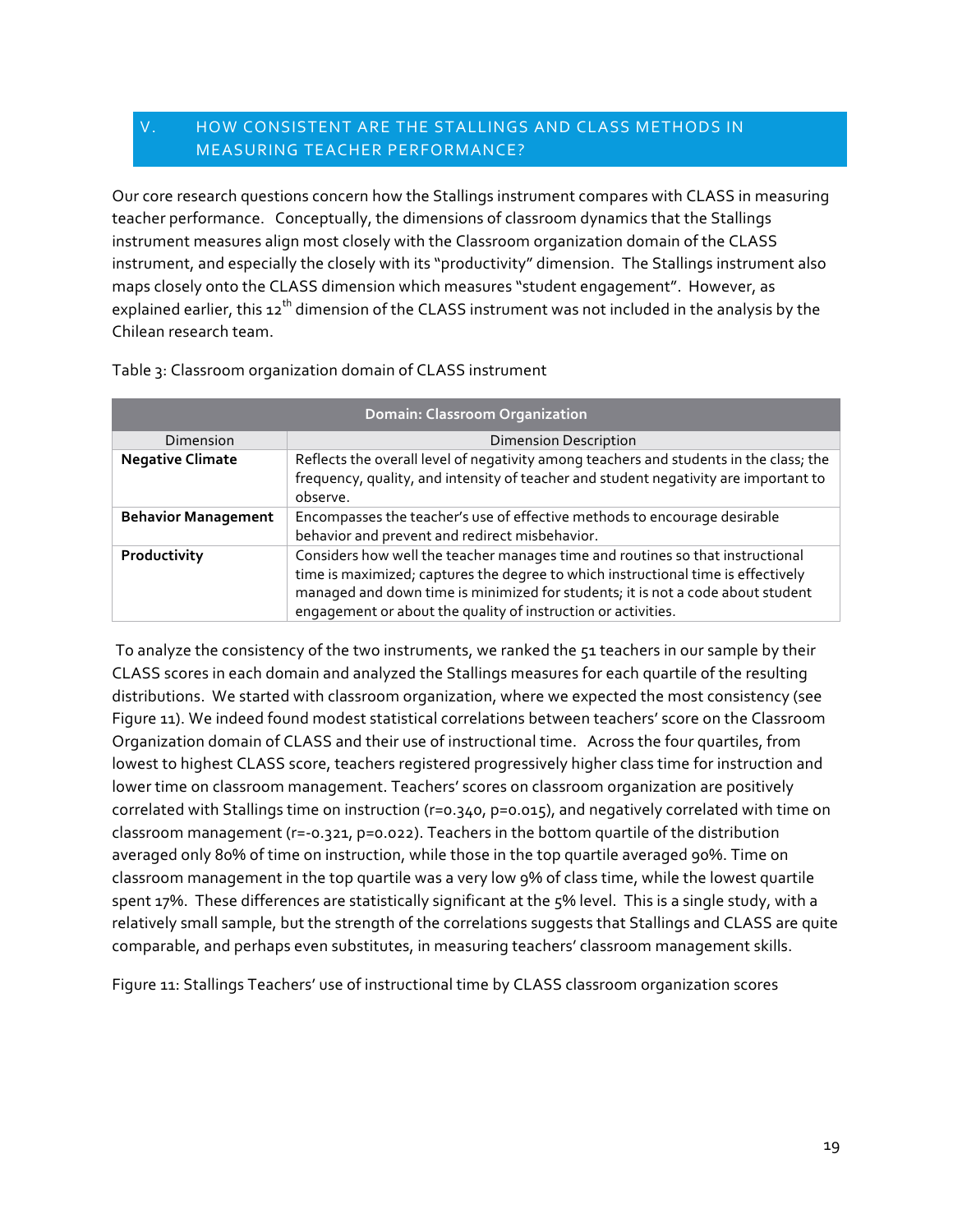

Teachers' performance on the Classroom Organization CLASS domain was also modestly correlated with Stallings measures of teachers' ability to keep students engaged (Figure 12). Having higher Classroom Organization Scores is negatively correlated with the class time in which a large group of students are not engaged in the activity is leading (r=-0.384, p=0.006). In classrooms of teachers in the bottom quartile of performance on Classroom Organization, a small group of students was off-task during 57% of the class, and six or more students were off-task during 24% of the class. In most classrooms in the sample, six students were a fairly large share of the class and this signals perceptible disruption. By contrast, in classrooms of teachers in the top quartile of the distribution, small and large groups of students were visibly off task only 41% and 5% of the time, respectively. Recalling Figure 8, a large group of students off-task only 5% of class time is extraordinarily low in the Latin American context. The correlation is statistically significant at the 1% level.

Figure 12: Teachers' ability to keep students engaged and their CLASS classroom organization scores

(share of total class time that small and large groups of students are **not** engaged)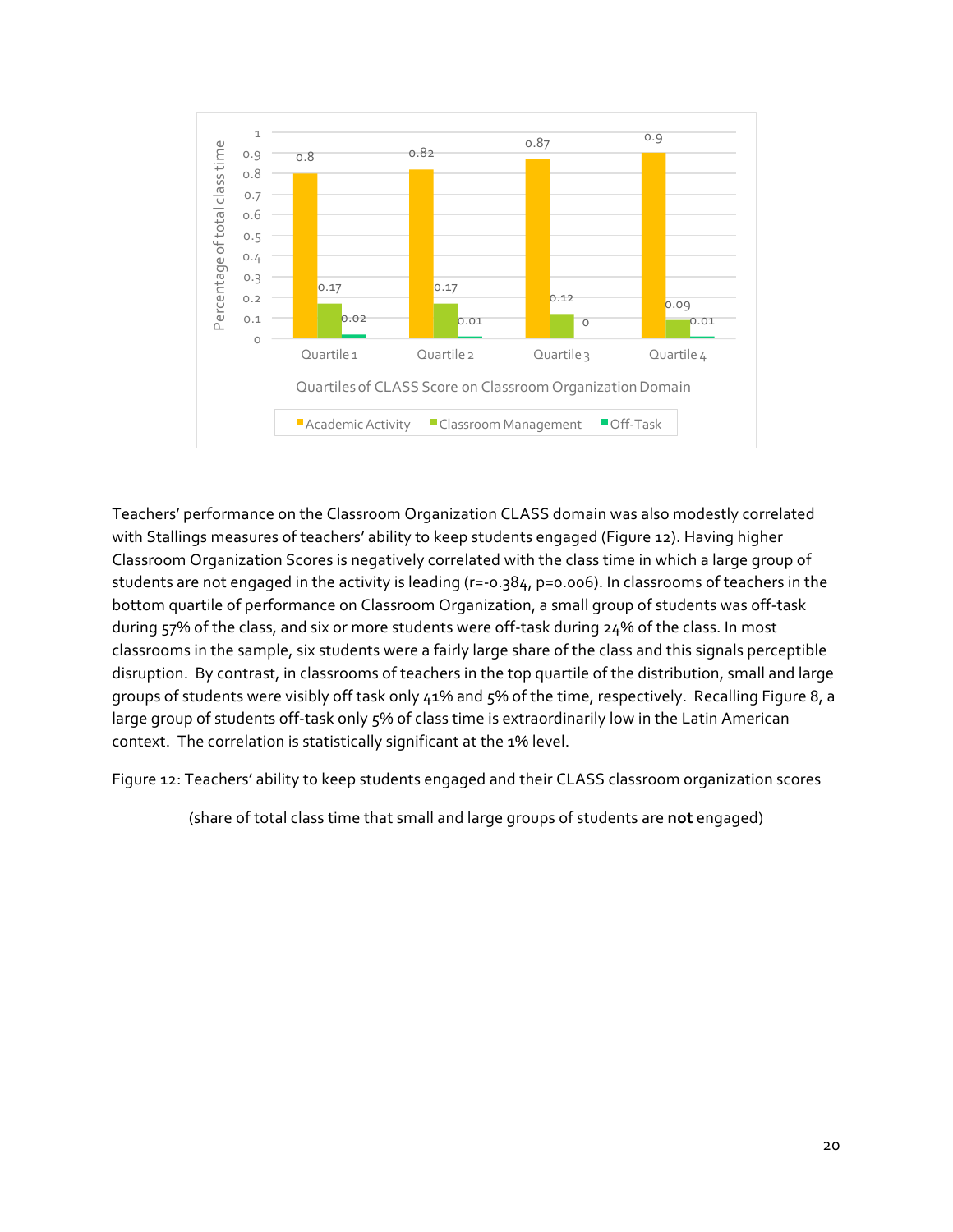

Note: Large group is defined as six or more students

A second Stallings measure of student engagement is the share of time that the teacher keeps all students engaged in the instructional activity s/he is leading (Figure 13). Time on instruction with the entire class engaged is also positively correlated with teachers' scores on the CLASS classroom management domain. When comparing the top and bottom quartiles, the difference was statistically significant at the 5% level (r=0.3986, p=0.0484), and the correlation across all four quartiles was also significant (r=0.2918, p=0.0378).

Figure 13: Share of time on instruction with all students engaged



Our analysis provides some initial evidence that the Stallings method and the classroom organization domain of the CLASS instrument measure similar dimensions of teachers' classroom practice, and can discriminate between better and worse classroom management skills with some consistency. Much additional research is needed, but the statistical correlations are robust and encouraging.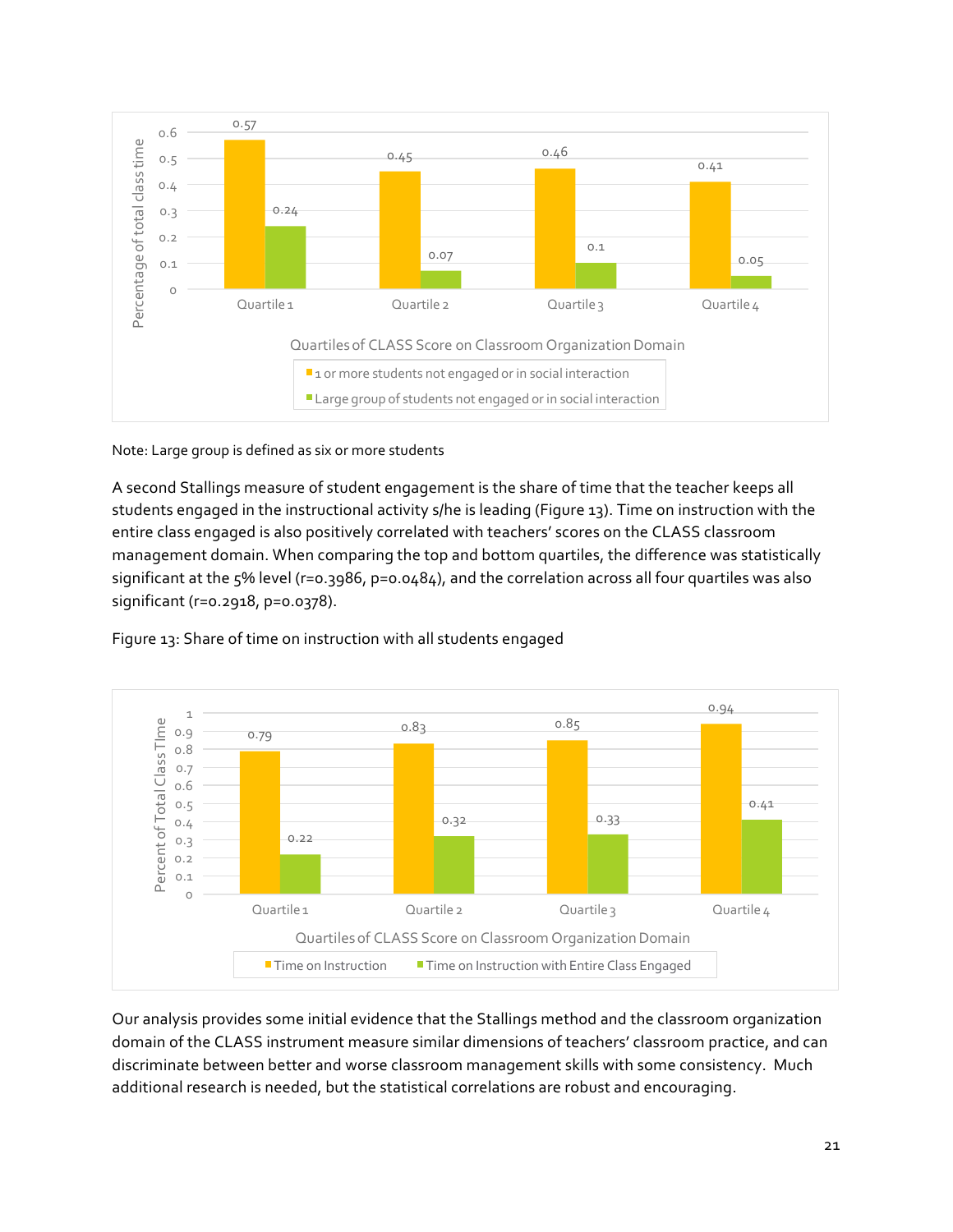If Stallings measures can predict teachers' scores on the classroom management domain of CLASS, are they also correlated with teacher performance in the other two domains—emotional support and instructional support? We conducted a parallel comparison of the Stallings measures with the quartile distributions of teachers ranked by their scores on the other two CLASS domains. We began with emotional support, which is defined by CLASS to incorporate three main dimensions: positive climate, teacher sensitivity, and regard for student perspectives.

| <b>Domain: Emotional Support</b>             |                                                                                                                                                                                                                                                                                                                                                            |  |  |  |
|----------------------------------------------|------------------------------------------------------------------------------------------------------------------------------------------------------------------------------------------------------------------------------------------------------------------------------------------------------------------------------------------------------------|--|--|--|
| <b>Dimension Description</b><br>Dimension    |                                                                                                                                                                                                                                                                                                                                                            |  |  |  |
| <b>Positive Climate</b>                      | Reflects the emotional connection and relationships among teachers and students,<br>and the warmth, respect, and enjoyment communicated by verbal and non-verbal<br>interactions.                                                                                                                                                                          |  |  |  |
| <b>Teacher Sensitivity</b>                   | Reflects the teacher's responsiveness to the academic and social/emotional needs<br>and developmental levels of individual students and the entire class, and the way<br>these factors impact students' classroom experiences.                                                                                                                             |  |  |  |
| <b>Regard for Adolescent</b><br>Perspectives | Focuses on the extent to which the teacher is able to meet and capitalize on the<br>social and developmental needs and goals of adolescents by providing<br>opportunities for student autonomy and leadership; also considered are the extent<br>to which student ideas and opinions are valued and content is made useful and<br>relevant to adolescents. |  |  |  |

Table 4: Classroom organization domain of CLASS instrument



Figure 13: Teachers' time on task in relation to their CLASS scores on emotional support

As Figure 13 shows, there are small differences between the use of class time and score on the emotional support domain. We found no significant correlation between teachers' ranking on the CLASS domain of emotional support and their use of class time. However, when we examined the Stallings measures of teachers' ability to keep students engaged, we found a slight statistically significant *negative* correlation with teachers' CLASS ratings on emotional support and the time in which one or more students are not engaged in the academic activity the teacher is leading (r=0.242,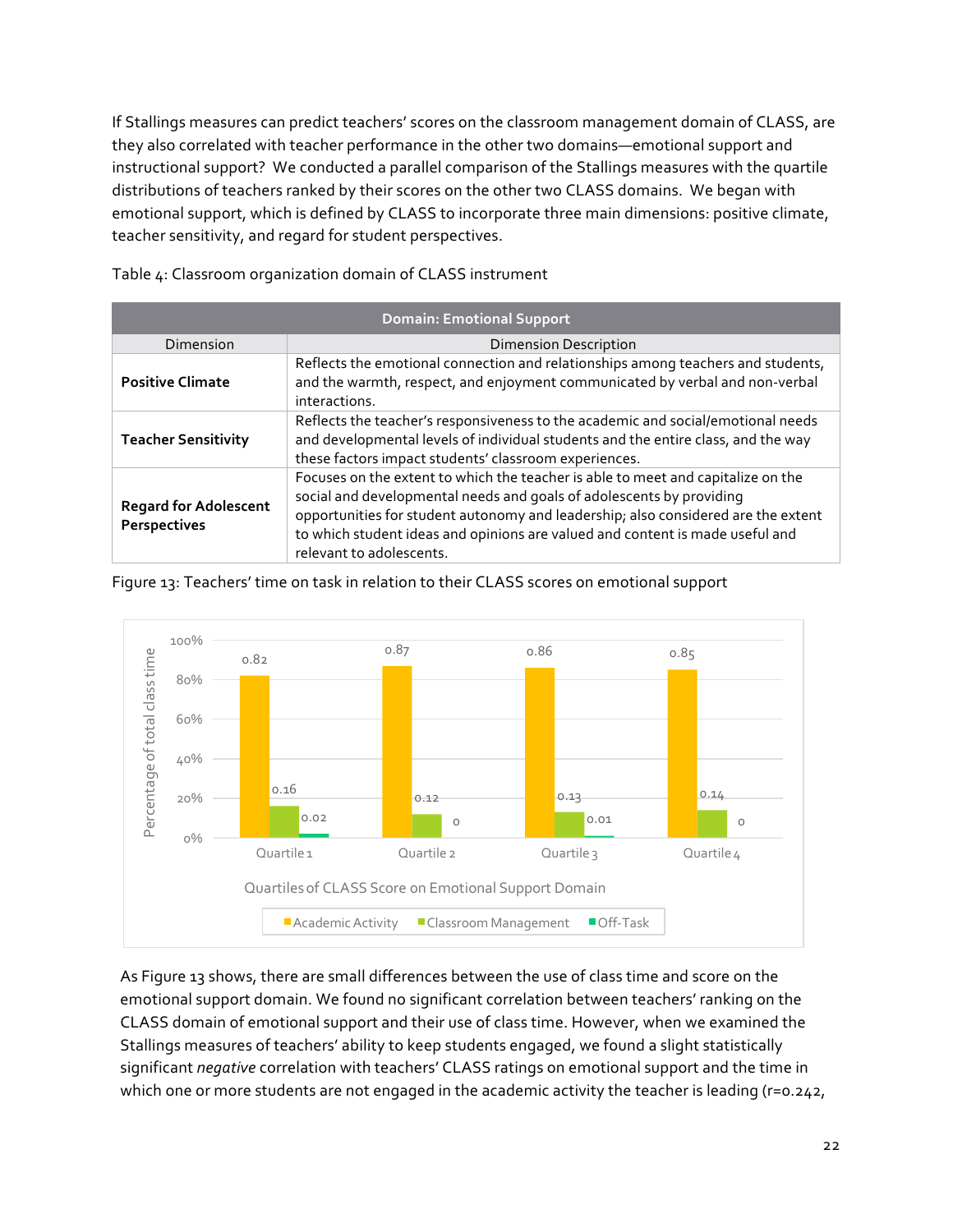p=0.088) (Figure 14). The correlation with the share of class time with at least one student off-task was significant at the 10% level.



Figure 14: Teachers' ability to keep students engaged in relation to CLASS emotional support scores

Note: Large group is defined as six or more students.

It is not clear why and how the teacher behaviors that would justify a high score for emotional support on the CLASS instrument would cause these teachers to have markedly lower measures of student engagement on the Stallings instrument. For example, while the "Teacher Sensitivity" and "Positive climate" dimensions might be associated with teachers spending more time in social interaction with their students, this would be captured by the Stallings instrument as "teacher in social interaction with students" and registered as time off-task (neither instruction nor classroom management). It would not be counted as students not engaged, because they would in fact be engaged in the activity the teacher is leading. In fact, the teachers in this sample were coded in social interaction with students less than 1% of class time. It is possible that receiving a high score on emotional support requires, on the part of the teacher, a certain degree of attention to particular students or groups (which by default makes it harder to make sure everyone is on task). The robust inverse relationship we found in this sample merits further study.

Finally, we compared the distribution of teachers by their CLASS scores for instructional support with the Stallings measures. Instructional support is measured by CLASS along four dimensions: instructional learning formats, content understanding, analysis and problem solving, and quality of feedback.

Table 4: Classroom organization domain of CLASS instrument

|           | <b>Domain: Instructional Support</b> |
|-----------|--------------------------------------|
| Dimension | Dimension Description                |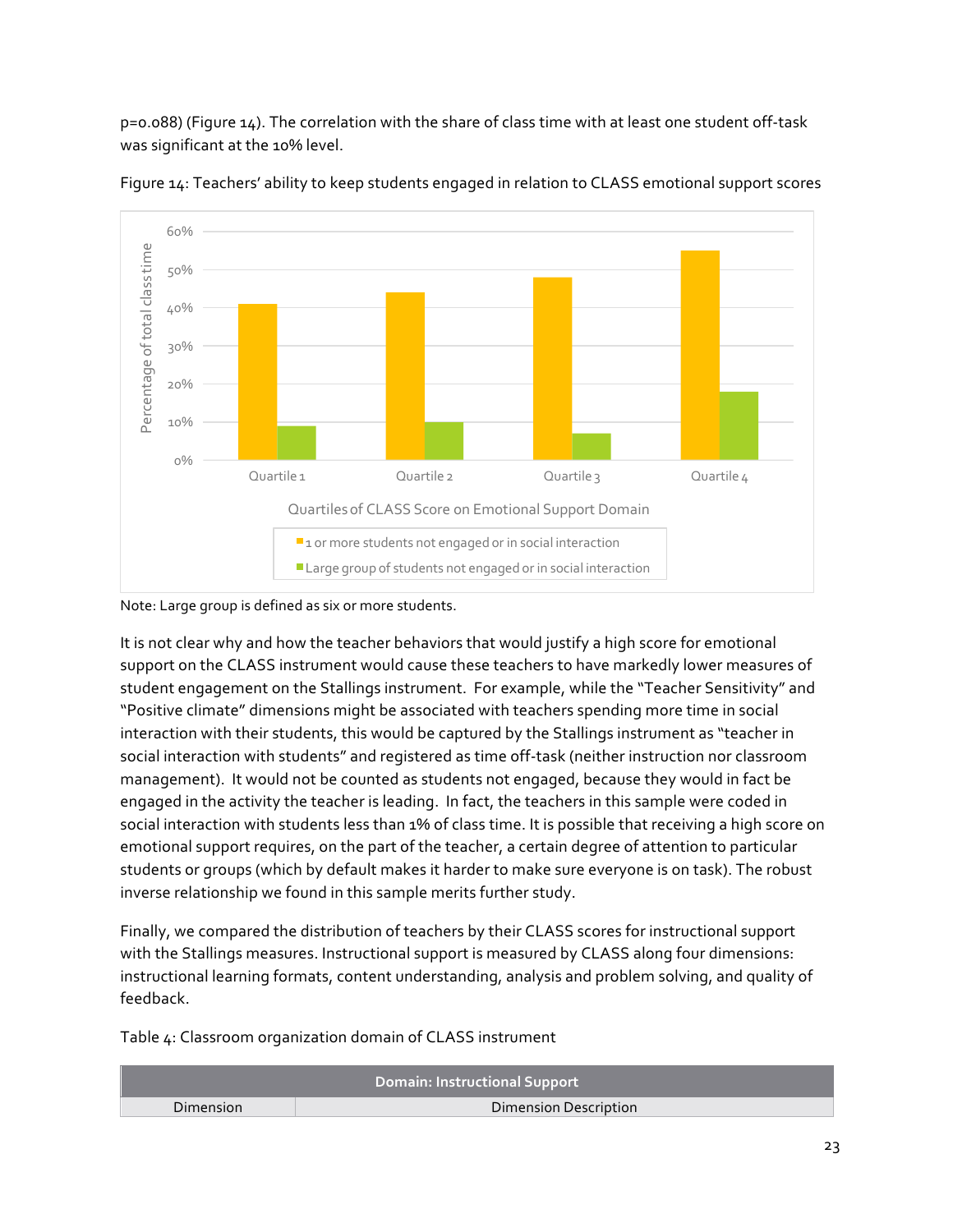| <b>Instructional Learning</b><br><b>Formats</b> | Focuses on the ways in which the teacher maximizes student engagement in<br>learning through clear presentation of material, active facilitation, and the<br>provision of interesting and engaging lessons and materials.                                                                                                                               |
|-------------------------------------------------|---------------------------------------------------------------------------------------------------------------------------------------------------------------------------------------------------------------------------------------------------------------------------------------------------------------------------------------------------------|
| Content<br>Understanding                        | Refers to both the depth of lesson content and the approaches used to help<br>students comprehend the framework, key ideas, and procedures in an academic<br>discipline; at a high level, refers to interactions among the teacher and students<br>that lead to an integrated understanding of facts, skills, concepts, and principles.                 |
| <b>Analysis &amp; Problem</b><br>Solving        | Assesses the degree to which the teacher facilitates students' use of higher level<br>thinking skills, such as analysis, problem solving, reasoning, and creation through<br>the application of knowledge and skills; opportunities for demonstrating<br>metacognition, i.e., thinking about thinking, also included.                                   |
| <b>Quality of Feedback</b>                      | Assesses the degree to which feedback expands and extends learning and<br>understanding and encourages student participation; in secondary classrooms,<br>significant feedback may also be provided by peers; regardless of the source,<br>focus here should be on the nature of the feedback provided and the extent to<br>which it "pushes" learning. |
| <b>Instructional Dialogue</b>                   | Assesses the degree to which teachers prompt and quide students to achieve a<br>deeper understanding of content.                                                                                                                                                                                                                                        |

From the descriptions, there are no areas in which Stallings measures of time on task appear to map directly onto CLASS dimensions, except for the general intuition that a teacher with solid content mastery and experience designing effective learning activities might appreciate the importance of instructional time and be skilled at maximizing it. Figure 15 shows that teachers in the top two quartiles of the distribution achieved slightly higher time on instruction and lower time on classroom management, but these differences were not statistically significant. There was a statistically significant negative correlation with teacher time off-task, which makes sense, but is not too meaningful, given the relatively low share of time teachers were off task in this sample (r= -0.2595, p=0.066).

Figure 15: Teachers' time on task in relation to their CLASS scores on instructional support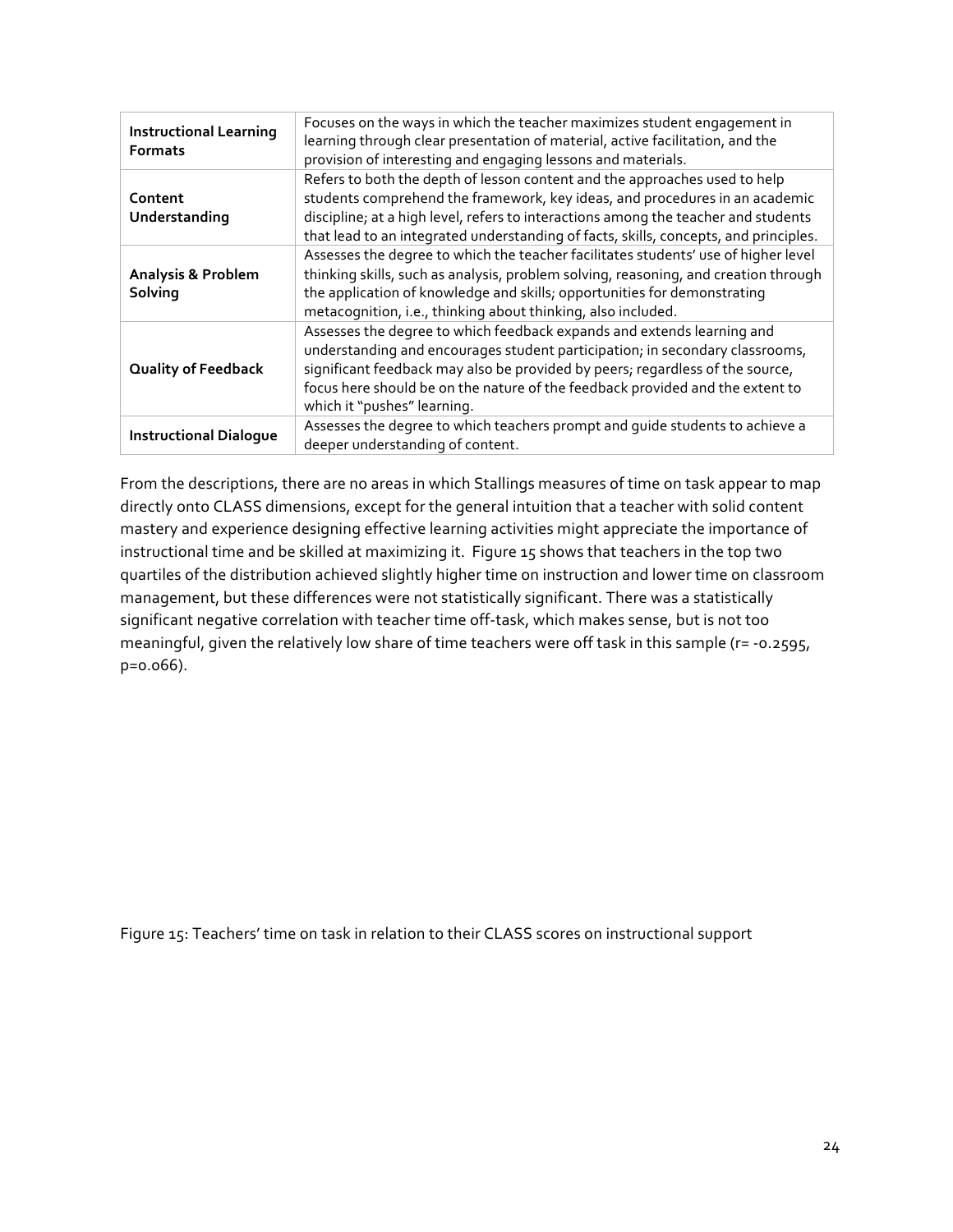

Finally, we examined the correlations between the CLASS measure of instructional support and Stallings measures of student engagement. CLASS defines one of the underlying dimensions – "Instructional learning formats" – as "the ways in which teachers maximize student engagement in learning through clear presentation…and engaging lessons". Teacher skill in this dimension might be reflected in high Stallings measures of student engagement (ie, low time with students off-task).

But Figure 16 shows no statistically significant correlations with the Stallings variables for student engagement. In fact, once again there is a slight inverse relationship. Teachers in the top two quartiles on CLASS measures of instructional support actually show slightly less success in keeping students engaged in instruction.

Figure 16: Stallings measures of student engagement in relation to teachers' CLASS scores on instructional support



Note: Large group is defined as six or more students.

Our final research question is whether teacher performance on CLASS and Stallings metrics are correlated with their students' learning outcomes. Despite extensive use of the Stallings instrument in Latin America, the value-added learning data needed to test the correlations at classroom level has typically has not been available. Because the Chilean researchers tested students in the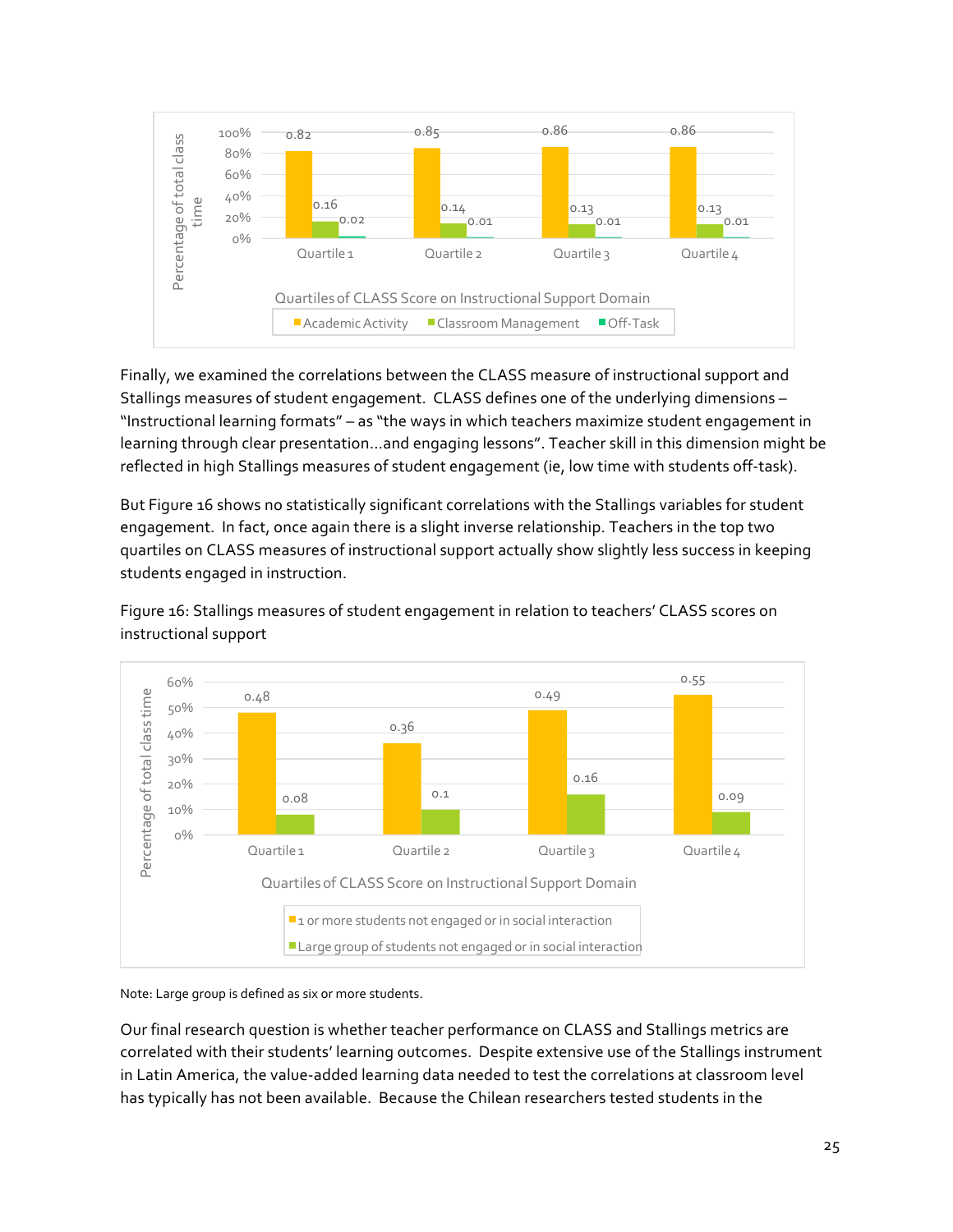classrooms filmed at both the beginning and end of the school year, the Chile research project offered a unique opportunity to study this. While the availability of classroom level measures of learning gains that can be attributed to individual teachers is rare and valuable, our sample is very small. Thus, these results must be considered tentative.

The instrument used to assess student learning was a standardized  $7<sup>th</sup>$  grade mathematics test called Learning Progress Evaluation System (SEPA for its initials in Spanish) that was applied at the beginning and end of the school year. Students scored a mean of 569 points in the beginning of the year test with a standard deviation of 28.3 (minimum score of 485 and maximum of 657), and scored a mean of 587 in the end of the year test with a standard deviation of 25.7 (minimum score of 495 and maximum of 690).

We regressed the end of the year student scores on their beginning of the year scores at the classroom level, clustering for each student. With the available data we were able to obtain student learning outcomes for 47 teachers. This allowed examining the correlations between these teachers' student learning results and their performance on CLASS and Stallings measures.

We find that of the three CLASS domains, only classroom organization is significant and positively correlated with student learning (r=10.91, p=.005) (see Table 1, Table 4 and Figure 1 of Appendix D). Emotional support and Instructional support showed no significant correlation with student learning. Particularly for instructional support, this is a surprising finding which is not consistent with results for CLASS in US settings. Recalling that the average score of this sample of teachers on the CLASS instructional support domain was a very low 2.29 (on a 7-point scale), we hypothesize that real weaknesses in instructional quality explain an overall lack of impact on learning and that the variance in teacher performance was also insufficient to produce clear positive effects.

Examining the relationship between Stallings and student learning, we find that none of the three categories of teacher use of class time – academic activities, classroom management, off-task– are significantly correlated with how much their students learn. This is not surprising, given that although all three of the Stallings measures were significantly correlated with the CLASS domain of classroom organization, and that the CLASS measure was predictive of student learning gains, the correlations were modest (between 0.3 and 0.4) considering the two instruments measure similar constructs. However, we did find a significant correlation between student engagement with student learning. More class time with students who are not engaged or in social interaction is negatively associated with student learning gains at the classroom level. Findings are presented in Tables 2 and 3, and in Figure 2 of Appendix D.

We consider these very initial findings, due to the small sample size we have in this study.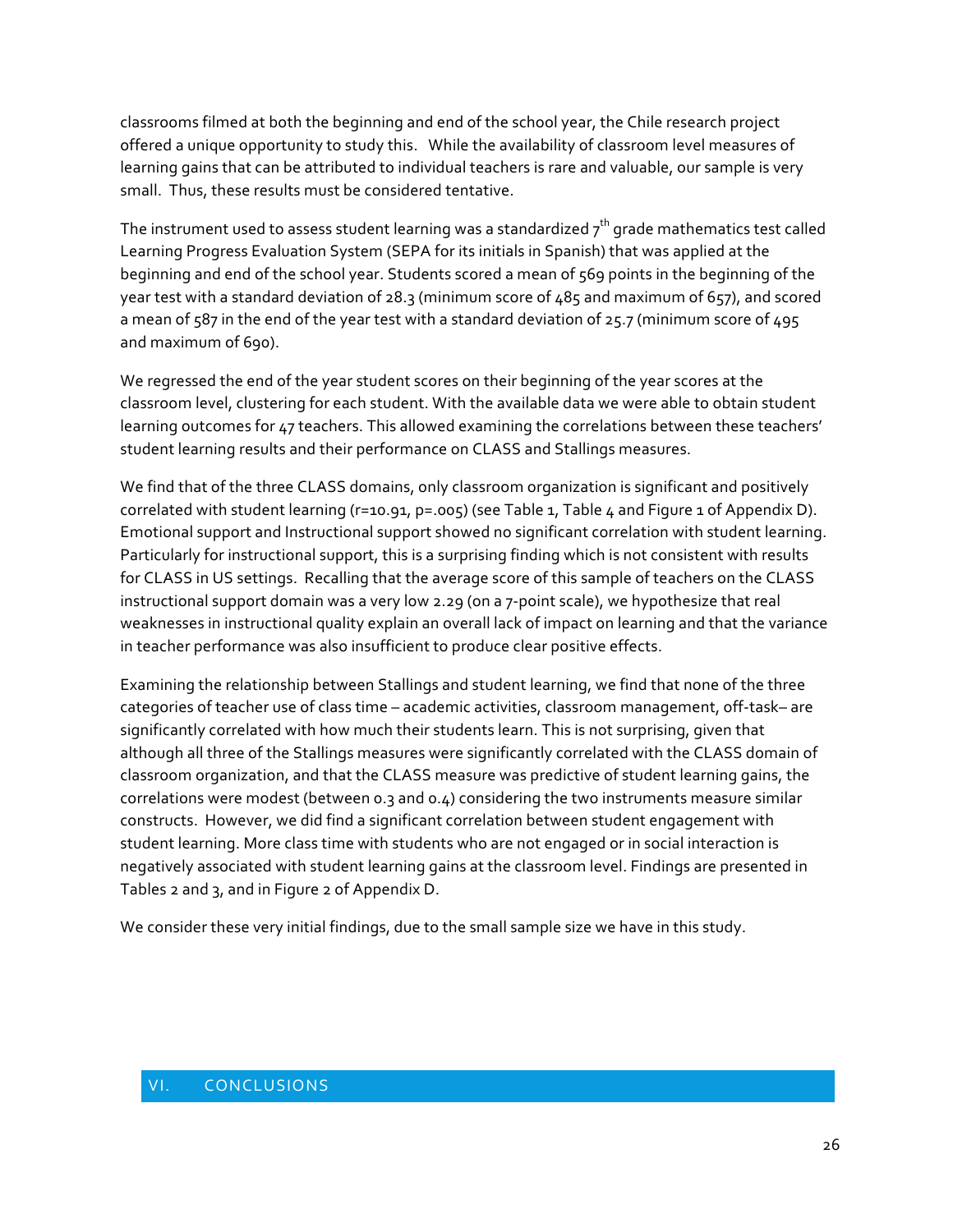We exploited the opportunity to collaborate with Chilean researchers on the first direct comparison of the Stallings and CLASS instruments for standardized classroom observation. We used the Stallings instrument to code 102 high-quality videos of 51 Chilean secondary school math teachers that had previously been coded with CLASS. Our team carried out the coding without seeing either the CLASS scores of these teachers or their ratings on the Chilean national teacher evaluation, *Docentemas*.

We gave priority to applying the Stallings instrument to the video segments that the CLASS coders had also observed, so we followed part of the CLASS protocol of not coding immediately when the video started, but instead code a 40-minute segment after the teacher had clearly begun the lesson. This choice affected the Stallings results, because a key aspect of the Stallings method is to analyze teachers' use of time across the entire (official) class period, and the opening minutes of class are most likely to find teachers engaged in classroom administration (taking attendance, etc.) or off task (chatting with students or arriving late). Given the special coding protocol we used for this study, it is not surprising that the Chilean teachers in this sample registered a very high 85% of time on instruction, which equals the good practice benchmark established by Jane Stallings and colleagues through studies in the US, and is well above the 65% average observed across other LAC countries.

Compared with teachers observed elsewhere in LAC, these Chilean math teachers also kept students more engaged, made more use of question and answer/discussion teaching techniques, and integrated ICT much more extensively into their practice, typically by projecting content from their laptops via LCD projectors onto the whiteboard.

To compare the two instruments, we ranked the Chilean secondary school math teachers on their scores in each of the CLASS instrument's three domains (classroom organization; emotional support and instructional support) and analyzed the resulting quartile distributions' correlations with key Stallings measures of teacher performance. We found that teachers' scores on the Classroom organization domain of CLASS were modestly correlated with the most important Stallings measures: teachers' use of time for instruction; classroom management; and teachers' ability to keep students engaged (see Appendix C, Table 1).

However, Stallings measures were not correlated with teachers' scores on the other two CLASS domains: instructional support and emotional support. In fact, we found a statistically significant *negative* correlation between teachers' scores on the emotional support domain of CLASS and teachers' ability to keep students engaged academically. This result merits further research. One might hypothesize that teachers who spend more time engaged with their students in social interaction – and not academic activity as defined by the Stallings instrument-- might have higher scores on teacher sensitivity to student perspectives or positive classroom climate on the CLASS instrument. However, if students are engaged with the teacher in social interaction (the activity being led by the teacher at that moment) they are not recorded as "not engaged".

This study is a first, small-scale effort to explore the comparability of the Stallings and CLASS instruments. It confirmed that in the domain of classroom organization, where they are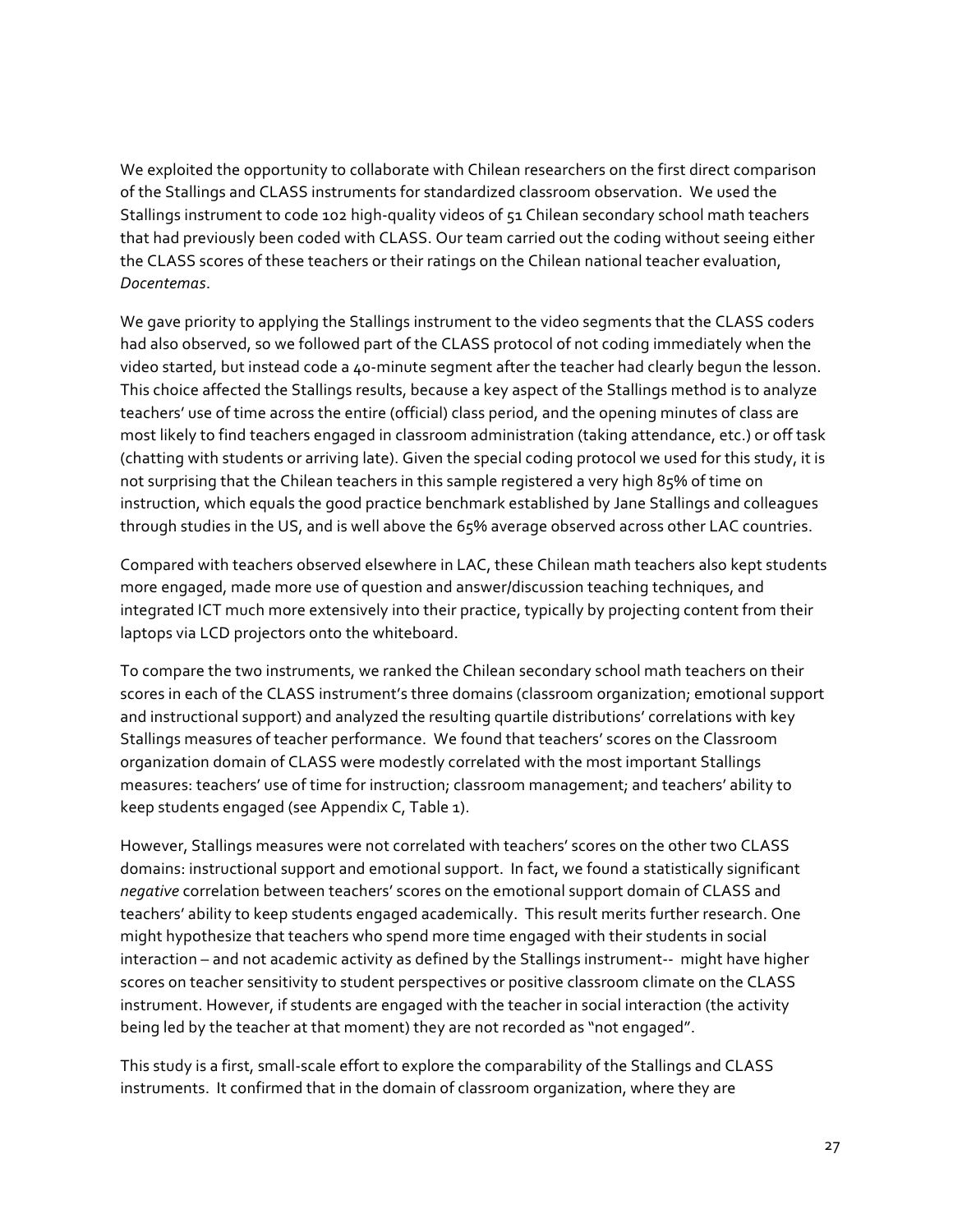conceptually most aligned, the two instruments produce measures that are well correlated and can differentiate between stronger and weaker teachers in these dimensions with consistency. It suggests that the Stallings measures may be considered a substitute for CLASS measures in this domain.

This consistency in the area of overlap is reassuring. But the two instruments have distinct strengths and weaknesses that are the most relevant drivers of which to use in a particular setting. The most important is the degree of observer skill. The CLASS instrument requires observers to make qualitative judgments in highly consistent ways, which requires skill and training. In most developing country contexts, it is difficult to find individuals with the background and ability to become certified CLASS observers outside of academia. This increases the costs of these observers and, most importantly, limits the supply. For applications where a comprehensive assessment of teacher quality is essential – for example, for individual teacher performance evaluations—these costs are justified, because of the high stakes around getting the evaluation right. In most developing country settings, using the CLASS instrument will require videotaping teachers, so that a relatively small team can code the observations. This increases costs, but also has some advantages, as videos can be coded multiple times and used for downstream training.

The Stallings instrument is too crude to be used for individual teacher performance evaluations. As our analysis showed, teachers' ability to deliver high quality instruction and to support students emotionally are not captured by the Stallings instrument. The main strength of the Stallings instrument is its suitability for larger-scale studies in representative samples of schools, to benchmark efficiency-related dimensions of education system performance or to evaluate the impact of new education programs or policy reforms on system efficiency. Because the instrument focuses on dimensions of classroom dynamics that are curriculum and language neutral, and require little observer discretion, it has been possible to train hundreds of education ministry and secretariat staff across Latin America and the Caribbean in the use of the instrument with high inter-rater reliability. By many accounts, this has had useful spillover benefits in making education staff more aware of the importance of maximizing instructional time, managing administrative tasks efficiently and keeping students engaged. Education staff consistently report that they come away from Stallings training and research experiences with "eyes opened" as to how much variance exists in teacher practice in their system, and a new capacity to provide teachers with useful feedback.

A final difference between the two instruments is the feedback they generate for teachers. The strength of CLASS is the comprehensiveness of the assessment it provides to individual teachers, and, in aggregate, to an education system. Training materials developed in the US context support teachers in analyzing their results in each of the 12 CLASS dimensions and suggesting actions and strategies for "providing more effective instructional learning formats" or "reducing a negative climate". Because it is difficult to convey what a "4" or "3" score on any of these dimensions means for a teacher, and how much effort would be required to move up a notch, the main differences in the CLASS rubrics are drawn between "low", "medium" and "high". The three performance bands are described with sufficient detail in the rubrics, anchored in observable indicators, and provide formative feedback.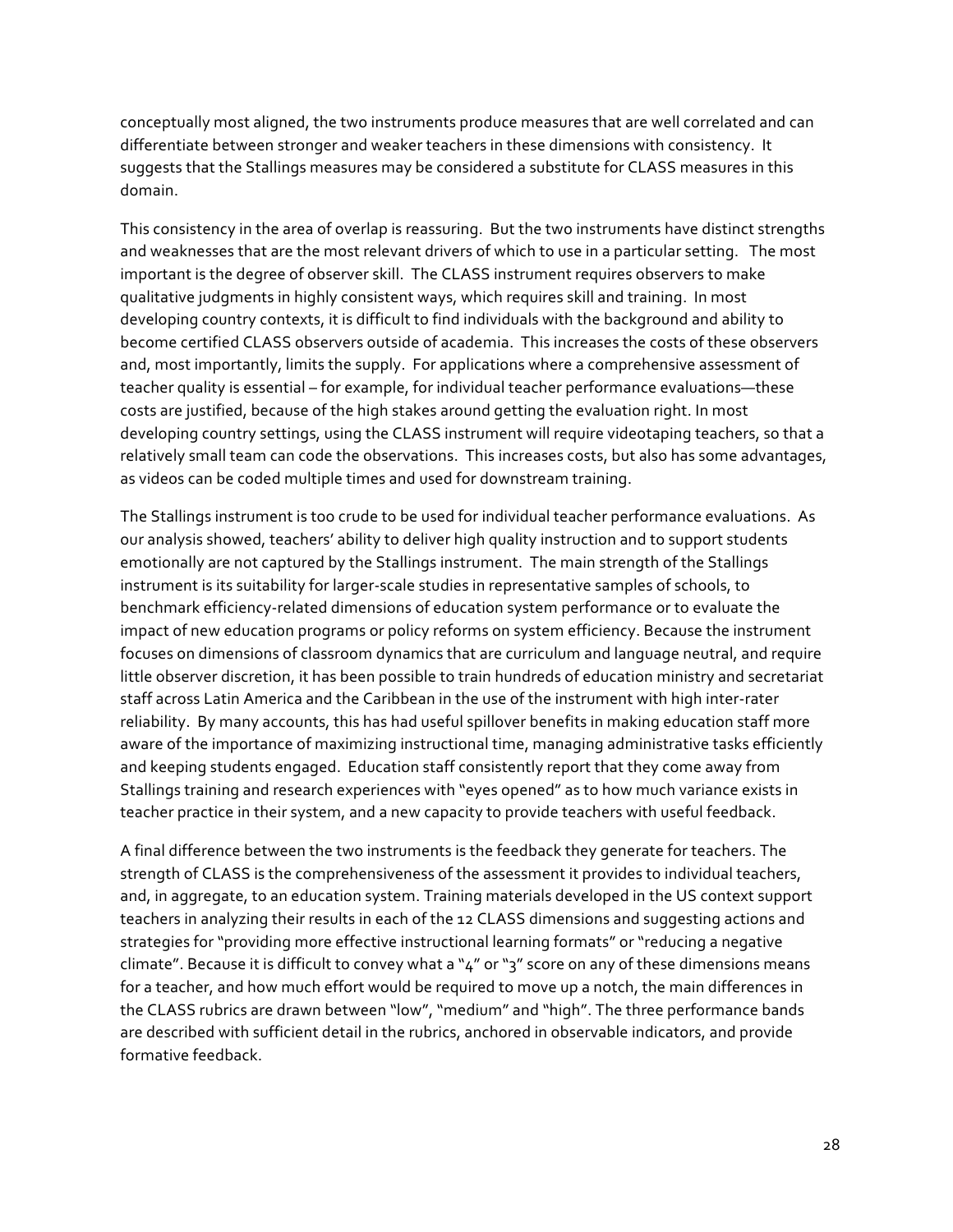In contrast, the feedback the Stallings instrument generates for teachers, schools and school systems is conceptually easy to understand, and comes in a form that facilitates benchmarking and tracking over time. A teacher spending 40% of every class on classroom administration can be coached on how to streamline this, especially by seeing that a colleague in the next classroom spends only 20%. Finally, the things that Stallings measures –teachers' classroom management, time on instruction, and ability to keep students engaged– may be the most malleable aspects of teacher quality and may constitute necessary baseline skills in order for more complex dimensions of instructional quality to improve. If a classroom is struggling with time and behavior management, how can the teacher focus on giving students autonomy, asking challenging questions and providing constructive feedback?

As an example of Stallings feedback, a randomized experiment in Ceara, Brasil over the past two years has provided 150 treatment schools with a bulletin detailing their Stallings results and how these compared with other schools in their district, state and country, and offered the schools selfhelp materials (a translated copy of the Doug Lemov book *Teach Like a Champion)* and access to a Skype-mediated coaching program designed to improve classroom dynamics. A repeat round of classroom observations one year later found treatment schools spent 10% more time on instruction (.26 SD), lowered the time with students not-engaged and increased use of interactive, question and answer, teaching techniques (Costa, Bruns and Cunha, *forthcoming*.)

Use of the CLASS and Stallings instruments in developing countries is in its infancy. Our study provides some early evidence that in their area of overlap, these two instruments produce consistent assessments of teachers' effectiveness in managing their classrooms and that these skills are important for student learning. This suggests that both instruments have potential to help teachers improve their practice and help school systems raise student learning. From the sample of teachers observed, Chile may be ready to tackle the more complex teaching skills because efficient classroom management is largely achieved. The observed teachers could benefit from CLASS-type feedback. But teachers in many other LAC countries still struggle with time and behavior management. For them, Stallings can be very useful, perhaps more than CLASS at this stage, and at much lower cost.

There is much more to be learned about how feedback from these observations affects teacher practice – which is the ultimate goal. School systems using one, or both, of these instruments can help advance this understanding by building in research on the loop from standardized classroom observation to individual teacher feedback to evolving practice.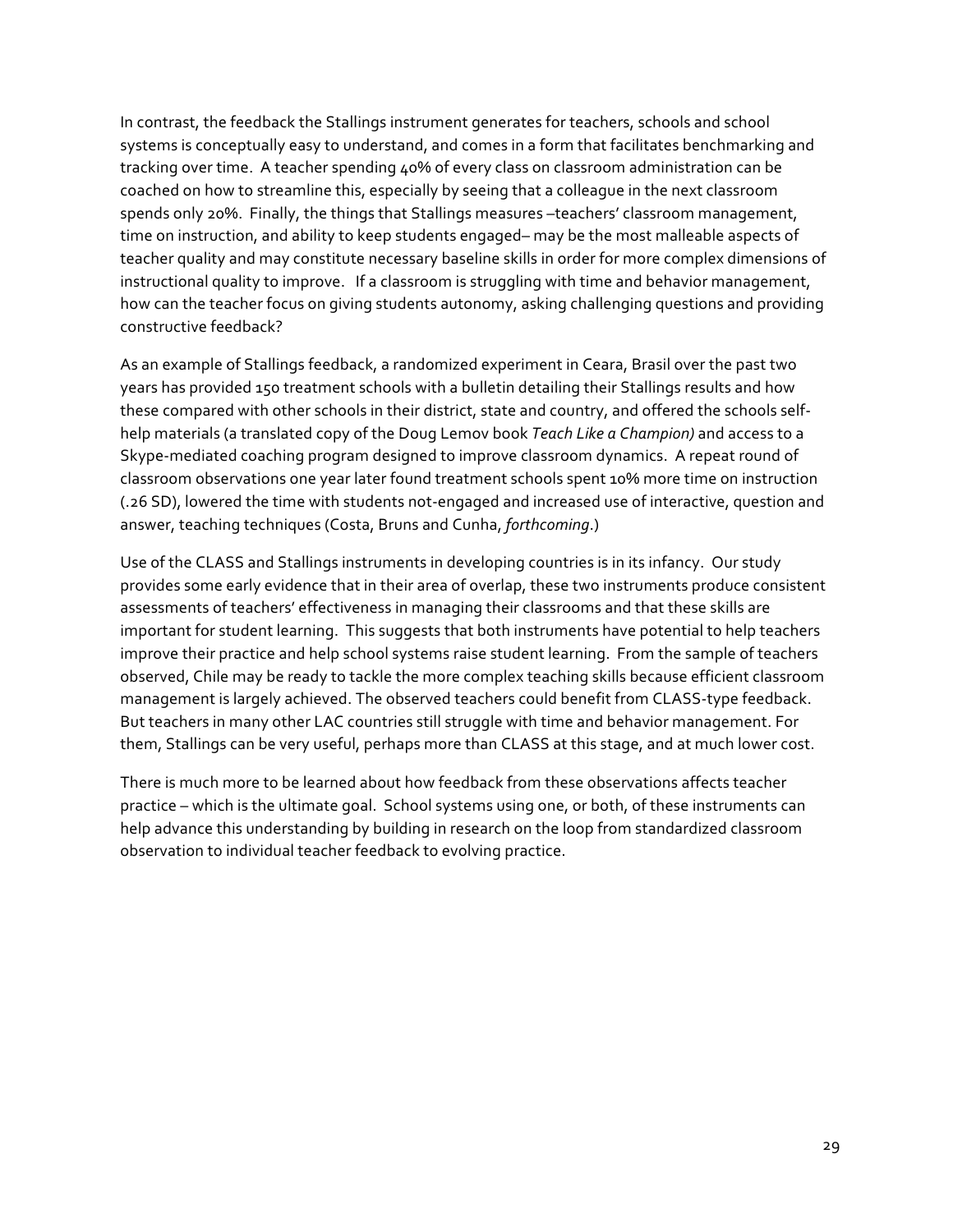#### References

Abadzi, H. 2007. "Absenteeism and Beyond: Instructional Time Loss and Consequences." Policy Research Working Paper 4376, World Bank, Washington, DC.

Araujo, M. C., Carneiro, P., Cruz-Aguayo, Y., & Schady, N. (2014). A helping hand? Teacher quality and learning outcomes in kindergarten. Banco Interamericano de Desarrollo, Washington, DC. Inédito.

Boyd, D., P. Grossman, H. Lankford, S. Loeb, and J. Wyckoff. (2006). "How Changes in Entry Requirements Alter the Teacher Workforce and Affect Student Achievement." Education Finance and Policy 1 (2): 176-216.

Boyd, D., P. Grossman, H. Lankford, S. Loeb, and J. Wyckoff. (2008). "Who Leaves? Teacher Attrition and Student Achievement". Working Paper 14022, National Bureau of Economic Research, Cambridge, MA.

Bruns, B., & Luque, J. (2014). Great teachers: How to raise student learning in Latin America and the Caribbean. World Bank.

Casabianca, J. M., D. McCaffrey, D. H. Gitomer, C.A. Bell, B. K. Hamre and R. C. Pianta. 2013. "Effect of Observation Mode on Measures of Secondary Mathematics Teaching" Educational and Psychological Measurement 2013 73: 757.

Chetty, R, J. N. Friedman, and J. E. Rockoff. (2014). "Measuring the Impacts of Teachers I: Evaluating Bias in Teacher Value-Added Estimates." American Economic Review, vol. 2014, nº 9, p. 2593-2632.

Costa, L., Bruns, B., and Cunha, N. Through the looking glass: can classroom observation and coaching improve teacher performance in Brazil? *Forthcoming.* 

DeStefano, J., E. Adelman, and A.-M. Schuh Moore. 2010. *Using Opportunity to Learn and Early Grade Reading Fluency to Measure School Effectiveness in Nepal*. Washington, DC: EQUIP2, AED, and USAID.

Grossman, P., and S. Loeb, J. Cohen, K. Hammerness, J. Wyckoff, D. Boyd, and H. Lankford. (2010). "Measure for Measure: The Relationship between Measures of Instructional Practice in Middle School English Language Arts and Teachers' Value Added Scores." NBER Working Paper 16015.

———. (2009). "Teacher Preparation and Student Achievement". Educational Evaluation and Policy Analysis 31 (4): 416–40.

Hamre, B. K., Pianta, R. C., Mashburn, A. J., & Downer, J. T. (2007). Building a science of classrooms: Application of the CLASS framework in over 4,000 US early childhood and elementary classrooms.

Hanushek, E., and S. Rivkin. (2010). "Using Value-Added Measures of Teacher Quality." Policy Brief 9, National Center for Analysis of Longitudinal Data in Education Research, Washington, DC.

Hanushek, E. A., and S. G. Rivkin. (2006). "Teacher Quality." In vol. 2. of Handbook of the Economics of Education, edited by F. Welch, 1051–78. Amsterdam: North-Holland.

Heckman, J. J. (1979), "Sample Selection Bias as a Specification Error," Econometrica, 47, 153-161.

Howes, C., and M. Burchinal, R. Pianta, R., D. Bryant, D. Early, R. M. Clifford, and O. Barbarin. (2008). "Ready to Learn? Children's pre-academic achievement in pre-kindergarten programs." Early Childhood Research Quarterly, 23, 17-50.

Jackson, C. Kirabo, J. Rockoff and D. O. Staiger. (2014). "Teacher Effects and Teacher-Related Policies." Annual Review of Economics 6:34. 1-34.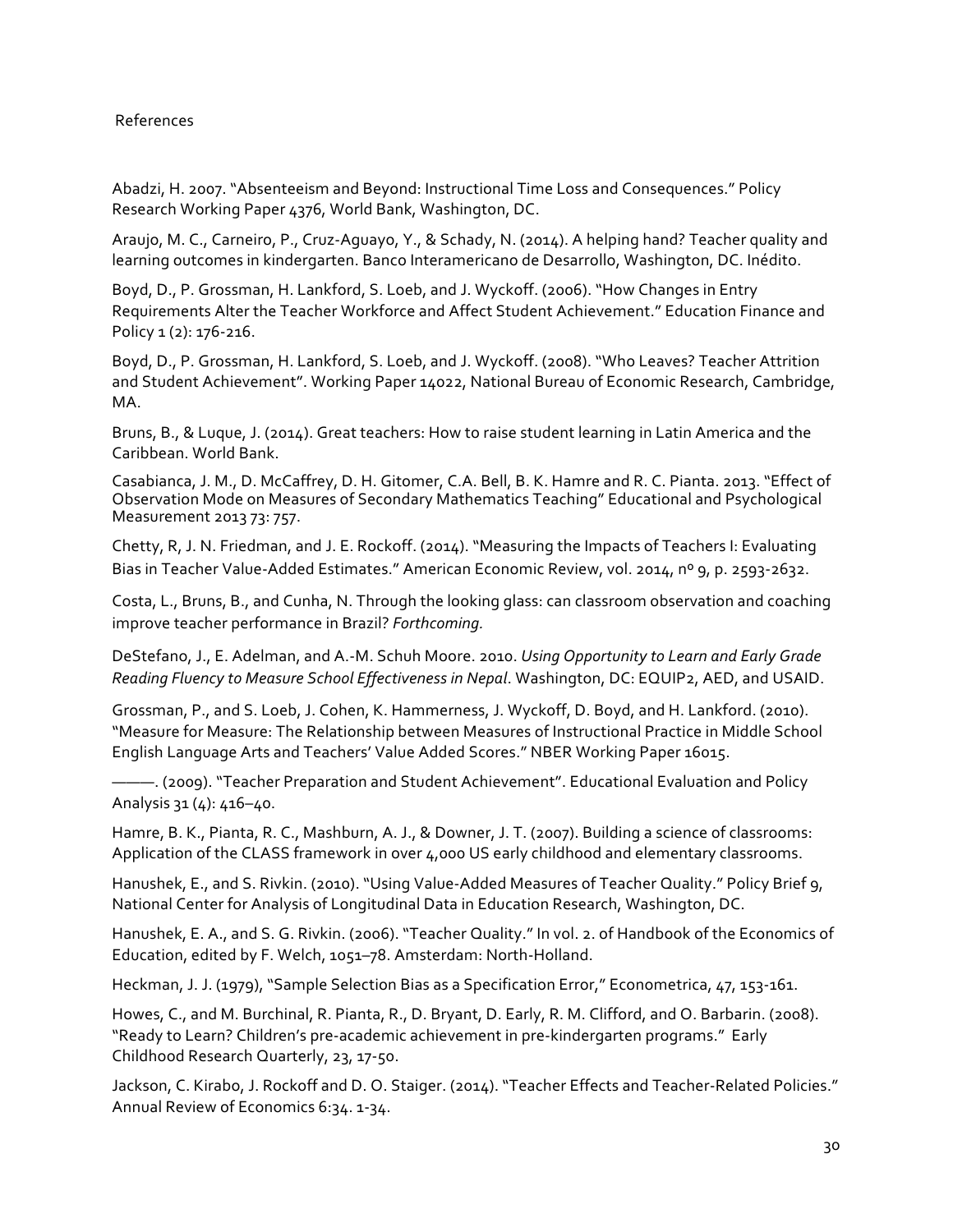Jennings, J. L., and T. A. DiPrete. (2010). "Teacher Effects on Social and Behavioral Skills in Early Elementary School." Sociology of Education, April 2010 83: 135-159.

Jukes, M., S.B. Vagh, and Y.S. Kim. (2006). "Development of Assessments of Reading Ability and Classroom Practice". Unpublished manuscript. World Bank, Washington, D.C.

Kane, T. J., J. E. Rockoff, and D. O. Staiger. (2008). "What Does Certification Tell Us about Teacher Effectiveness? Evidence from New York City." Economics of Education Review 27 (6): 615–31.

Kane, T. J., and D. O. Staiger. (2008). "Estimating Teacher Impacts on Student Achievement: An Experimental Evaluation." Working Paper 14607, National Bureau of Economic Research, Cambridge, MA.

Kane, T. J., & Staiger, D. O. (2012). Gathering Feedback for Teaching: Combining High-Quality Observations with Student Surveys and Achievement Gains. Research Paper. MET Project. Bill & Melinda Gates Foundation.

Pianta, R. C., Hamre, B. K., & Mintz, S. (2012). *Classroom assessment scoring system: Secondary manual*. Teachstone.

Rivkin, S. G., E. A. Hanushek, and J. F. Kain. (2005). "Teachers, Schools, and Academic Achievement." Econometrica 73 (2): 417–58.

Rockoff, J. E. (2004). "The Impact of Individual Teachers on Student Achievement: Evidence from Panel Data." American Economic Review 94 (2): 247–52.

Rockoff, J. E., B. A. Jacob, T. J. Kane, and D. O. Staiger. (2011). "Can You Recognize an Effective Teacher When You Recruit One?" Education Finance and Policy 6 (1): 43-74.

Schuh Moore, A.-M., J. DeStefano, and E. Adelman. 2010. *Using Opportunity to Learn and Early Grade Reading Fluency to Measure School Effectiveness in Ethiopia, Guatemala, Honduras, and Nepal*. Washington, DC: EQUIP2, AED, and USAID.

Stallings, J. 1977. *Learning to Look: A Handbook on Classroom Observation and Teaching Models*. Belmont, CA: Wadsworth Publishing.

Stallings, J. A., & Mohlman, G. G. (1988). Classroom observation techniques. *Educational research, methodology, and measurement: An international handbook*, 469-474.

Taut, S., M. Santelices, C. Araya, and J. Manzi. 2011. "Perceived Effects and Uses of the Naitonal Teacher Evaluation System in Chilean Elementary Schools." Studies in Educational Evaluation 37 (4): 218-29.

Taut, S., Valencia, E., Palacios, D., Santelices, V., Jimenez, D. & Manzi, J. (2016). Teacher performance and student learning: Linking evidence from two national assessment programs. Assessment in Education: Principles, Policy & Practice, 23(1), 53-76. DOI: 10.1080/0969594X.2014.961406

World Bank. (2014). Conducting Classroom Observations Using the Stallings Classroom Snapshot Method: Manual and User Guide. Washington, DC: World Bank.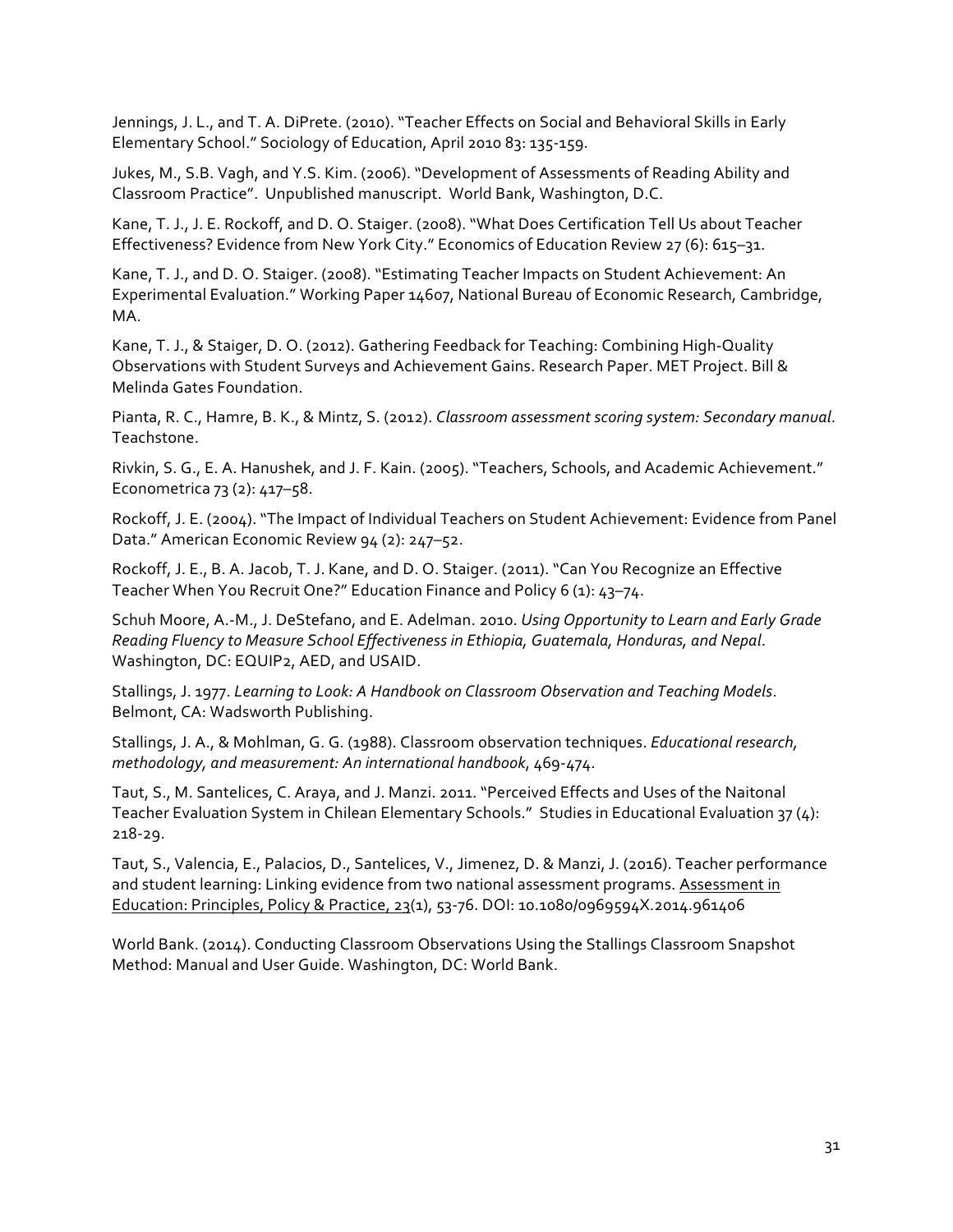# Appendix A

# *Table 1 – T-test results*

|                              | <b>Teacher Evaluation Category</b> |           |            |           |         |
|------------------------------|------------------------------------|-----------|------------|-----------|---------|
|                              | <b>Basic</b>                       | Competent | Difference | T-Stat    | P-value |
| <b>Total Score</b>           | 3.63                               | 3.86      | $-0.237$   | $-2.6317$ | 0.0113  |
| <b>Emotional Support</b>     | 2.67                               | 2.98      | $-0.313$   | $-2.2793$ | 0.027   |
| Classroom Organization       | 6.06                               | 6.21      | $-0.15$    | $-1.2185$ | 0.2289  |
| <b>Instructional Support</b> | 2.15                               | 2.4       | $-0.2477$  | $-2.0909$ | 0.0417  |
| Number of teachers           | 22                                 | 29        |            |           |         |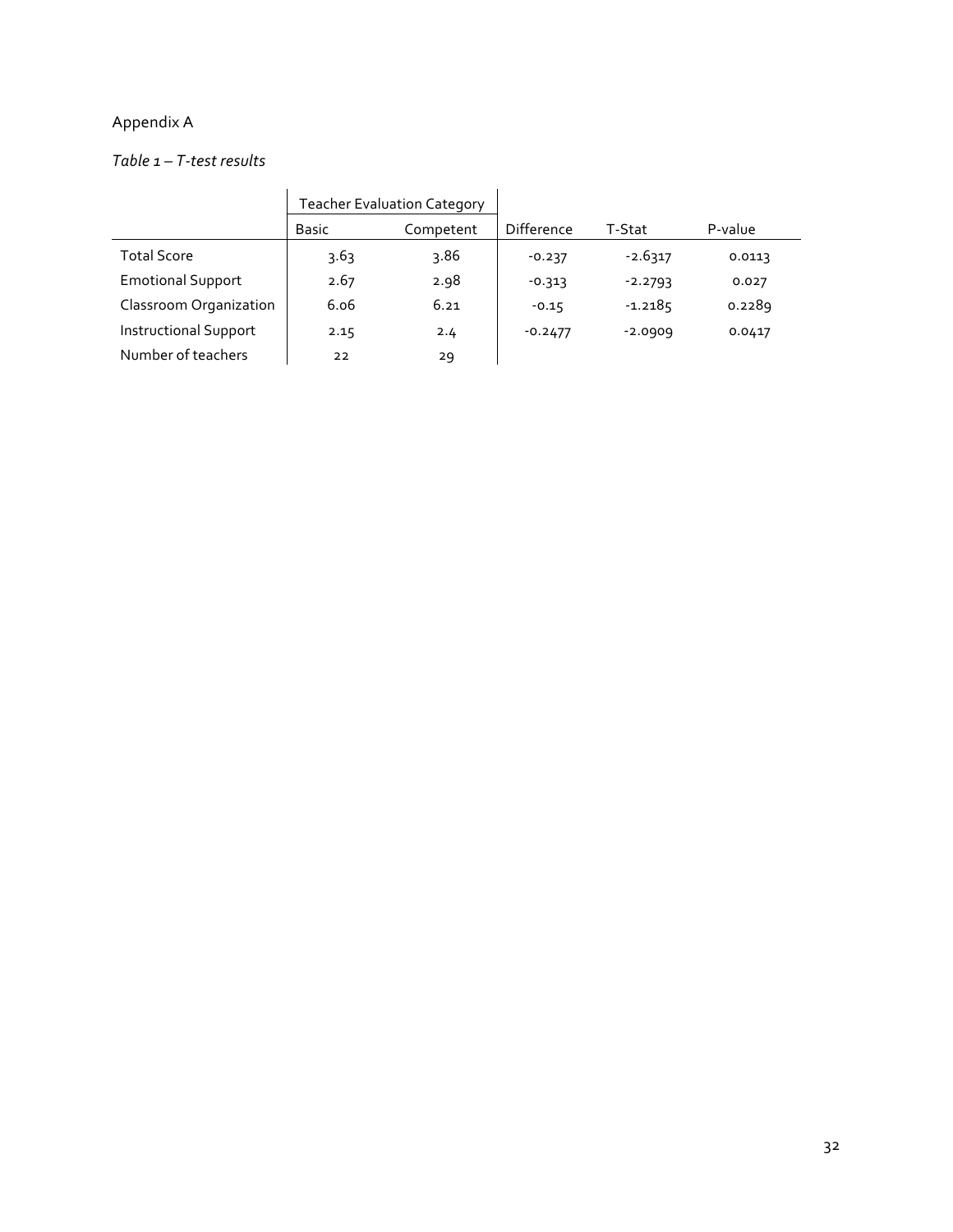# Appendix B

*Table 1 – Breakdown of Video coding*

|                            | Videos | Observations |
|----------------------------|--------|--------------|
| Coded together             |        | 90           |
| Double coded independently | 36     | $357*$       |
| Coded once independently   |        | 573          |
| otal                       | 102    | 1020         |

Note: \*Three observations were removed from the double coded videos because the raters coded different class times for those observations.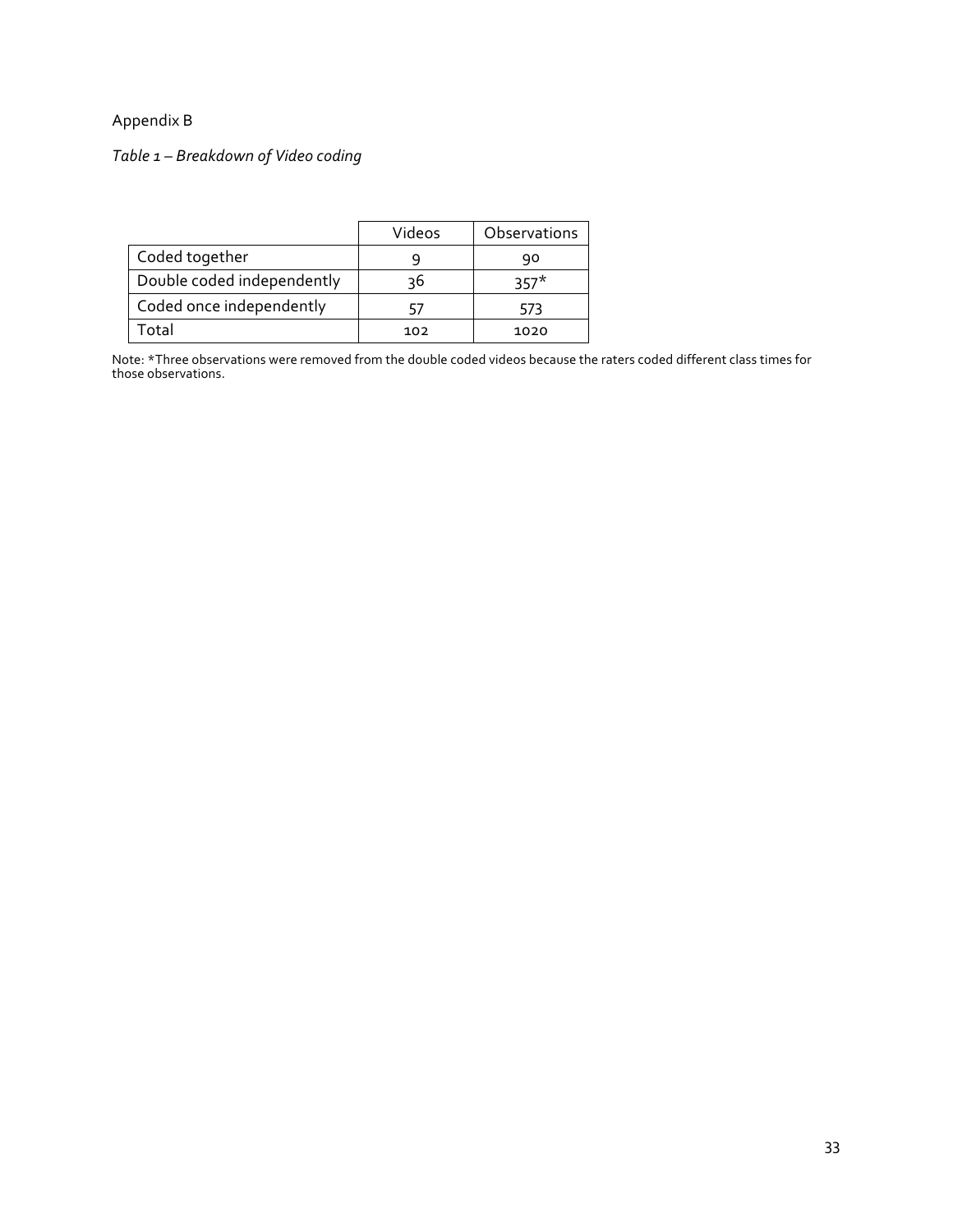# Appendix C

# *Table 1: Correlations between CLASS Domains and Stallings Variables*

|                                     |                        | <b>CLASS Domains</b> |                           |                          |
|-------------------------------------|------------------------|----------------------|---------------------------|--------------------------|
|                                     | Overall CLASS<br>Score | Emotional<br>Support | Classroom<br>Organization | Instructional<br>Support |
| Stallings Teacher use of time       |                        |                      |                           |                          |
| <b>Academic Activity</b>            | 0.223                  | 0.059                | $0.340*$                  | 0.145                    |
|                                     | 0.117                  | 0.681                | 0.015                     | 0.311                    |
| <b>Classroom Management</b>         | $-0.174$               | $-0.049$             | $-0.321*$                 | $-0.102$                 |
|                                     | 0.222                  | 0.732                | 0.022                     | 0.477                    |
| Off Task                            | $-0.286**$             | $-0.124$             | $-0.158$                  | $-0.2595+$               |
|                                     | 0.042                  | 0.384                | 0.268                     | 0.066                    |
| <b>Stallings Student Engagement</b> |                        |                      |                           |                          |
| 1 or more students not              | 0.114                  | $0.242 +$            | $-0.233+$                 | 0.200                    |
| engaged or in social interaction    | 0.425                  | 0.088                | 0.100                     | 0.160                    |
| Large group of students not         | $-0.003$               | 0.206                | $-0.384**$                | 0.047                    |
| engaged or in social interaction    | 0.986                  | 0.148                | 0.006                     | 0.742                    |
| Observations                        | 52                     | 52                   | 52                        | 52                       |

Note: Standard errors in parenthesis.

+ significant with p<0.1, \* significant with p<0.05 , \*\* significant with p<0.01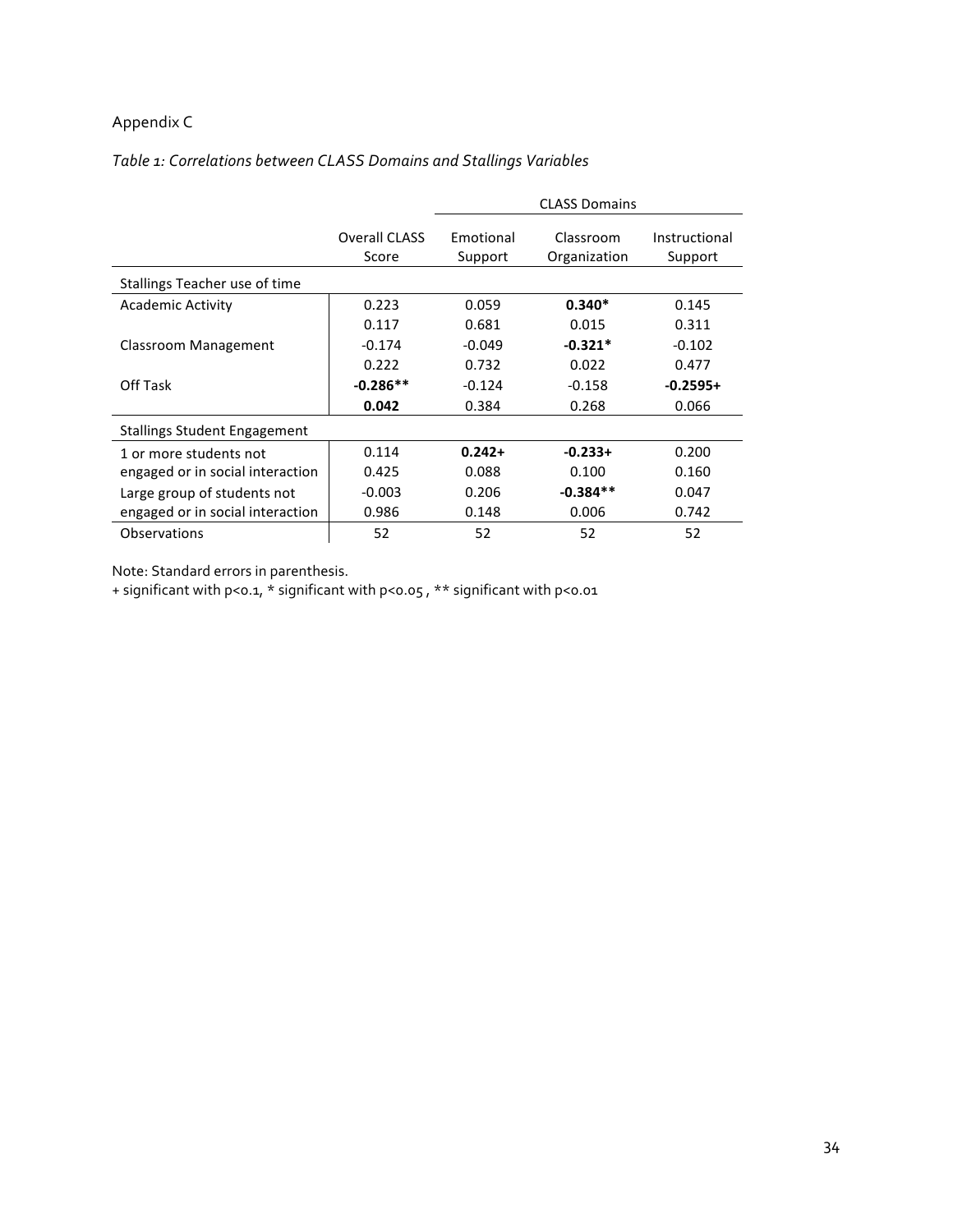#### Appendix D

#### *Table 1: OLS Regression for CLASS Domains*

| Dependent variable: Student learning by teacher |             |
|-------------------------------------------------|-------------|
| <b>Emotional Support</b>                        | $-4.268$    |
|                                                 | (5.480)     |
| Classroom Organization                          | 10.984**    |
|                                                 | (4.727)     |
| <b>Instructional Support</b>                    | 4.616       |
|                                                 | (6.547)     |
| Constant                                        | $-74.601**$ |
|                                                 | (33.400)    |
| Observations                                    | 47          |
| R-squared                                       | 0.18        |

Dependent variable: Student learning by teacher

Note: Includes controls for teacher age and gender. Standard errors in parenthesis. \* significant with p<0.05 , \*\* significant with p<0.01

#### *Table 2: OLS Regression for Stallings Teacher Use of Time*

| <b>Academic Activities</b> | 52.750    |
|----------------------------|-----------|
|                            | (126.679) |
| Classroom Management       | 38.064    |
|                            | (130.136) |
| Off-Task                   | 71.852    |
|                            | (162.456) |
| Constant                   | $-58.636$ |
|                            | (124.343) |
| Observations               | 47        |
| R-squared                  | 0.02      |

Dependent variable: Student learning by teacher

Note: Includes controls for teacher age and gender. Standard errors in parenthesis. None of the coefficients is significant.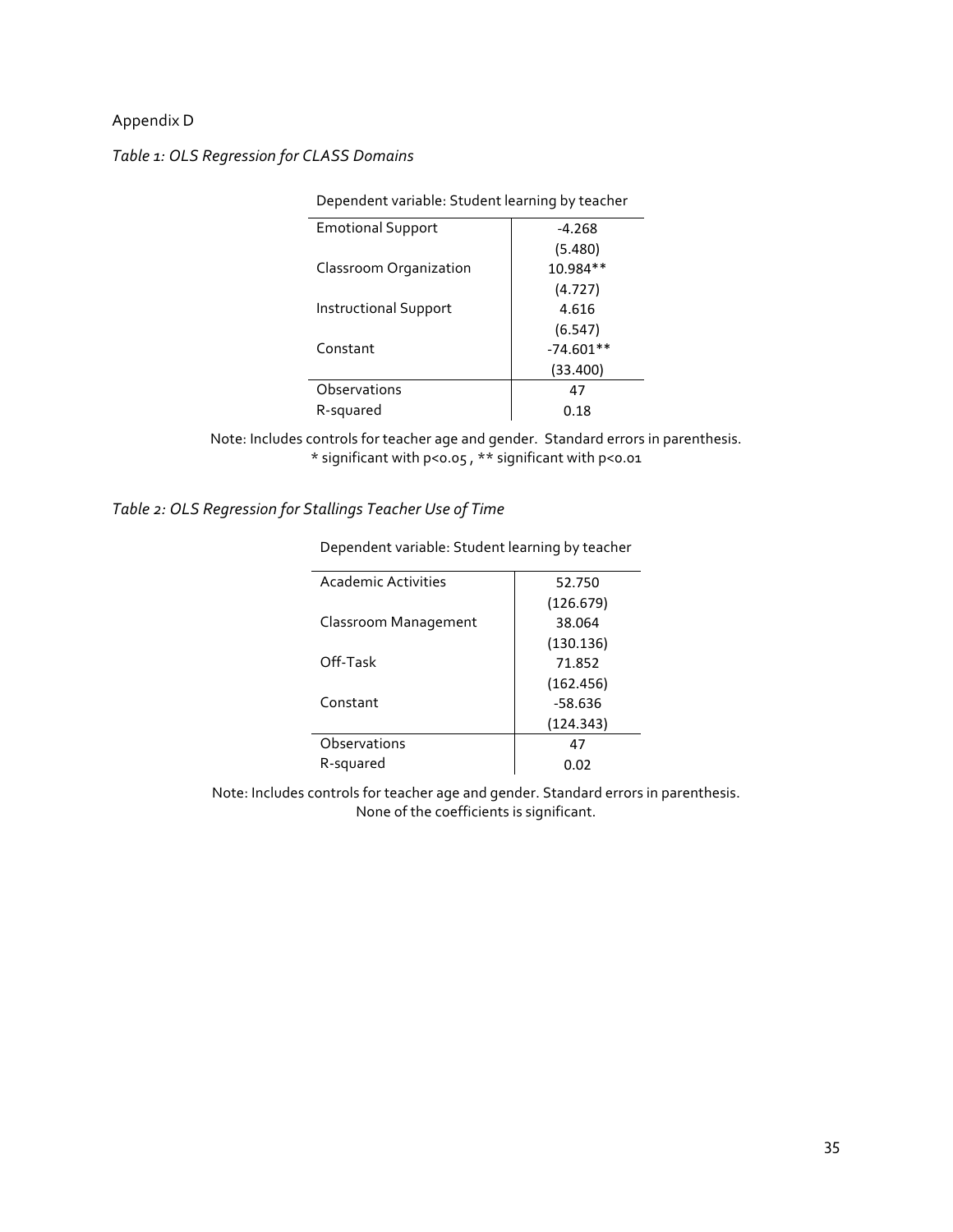#### *Table 3: OLS Regression for Stallings Teacher Use of Time and Students Not Engaged*

| Academic Activities                         | 35.433      |
|---------------------------------------------|-------------|
|                                             | (119.530)   |
| Classroom Management                        | 26.714      |
|                                             | (121.609)   |
| Off-Task                                    | 52.596      |
|                                             | (147.394)   |
| 1 or more students not engaged or in social | 59.982+     |
| interaction                                 | (29.192)    |
| Large group of students not engaged or in   | $-31.422+$  |
| social interaction                          | (18.638)    |
| 1 or more students not engaged              | $-43.862*$  |
|                                             | (25.323)    |
| 1 or more students in social interaction    | $-44.160**$ |
|                                             | (21.197)    |
| Constant                                    | -46.519     |
|                                             | (117.145)   |
| Observations                                | 47          |
| R-squared                                   | 0.31        |

Dependent variable: Student learning by teacher

Note: Includes controls for teacher age and gender. Standard errors in parenthesis. + significant with p<0.1, \* significant with p<0.05 , \*\* significant with p<0.01

|  | Table 4: Correlations between Student Learning and CLASS Domains and Stallings Variables |
|--|------------------------------------------------------------------------------------------|
|  |                                                                                          |

|                                      |                                          | Correlation |         |
|--------------------------------------|------------------------------------------|-------------|---------|
|                                      |                                          | Coefficient | p-value |
| <b>CLASS Domains</b>                 | <b>Emotional Support</b>                 | $-0.114$    | 0.445   |
|                                      | Classroom Organization                   | $0.406**$   | 0.005   |
|                                      | <b>Instructional Support</b>             | 0.086       | 0.565   |
| <b>Stallings Teacher Use of Time</b> | <b>Academic Activities</b>               | 0.124       | 0.406   |
|                                      | Classroom Management                     | $-0.125$    | 0.401   |
|                                      | Teacher Off-Task                         | -0.006      | 0.970   |
| Stallings Students Not Engaged       | At least 1 student not eng OR in soc int | $-0.253+$   | 0.086   |
|                                      | Large group not eng OR in soc int        | $-0.443**$  | 0.002   |
|                                      | At least 1 student not engaged           | $-0.358*$   | 0.013   |
|                                      | At least 1 student in social interaction | $-0.203$    | 0.172   |
|                                      | Observations                             | 47          |         |

Note: Standard errors in parenthesis.

+ significant with p<0.1, \* significant with p<0.05 , \*\* significant with p<0.01

#### **Scatterplots**

Figure 1: Student Learning by Teacher and Teachers' Classroom Organization Score